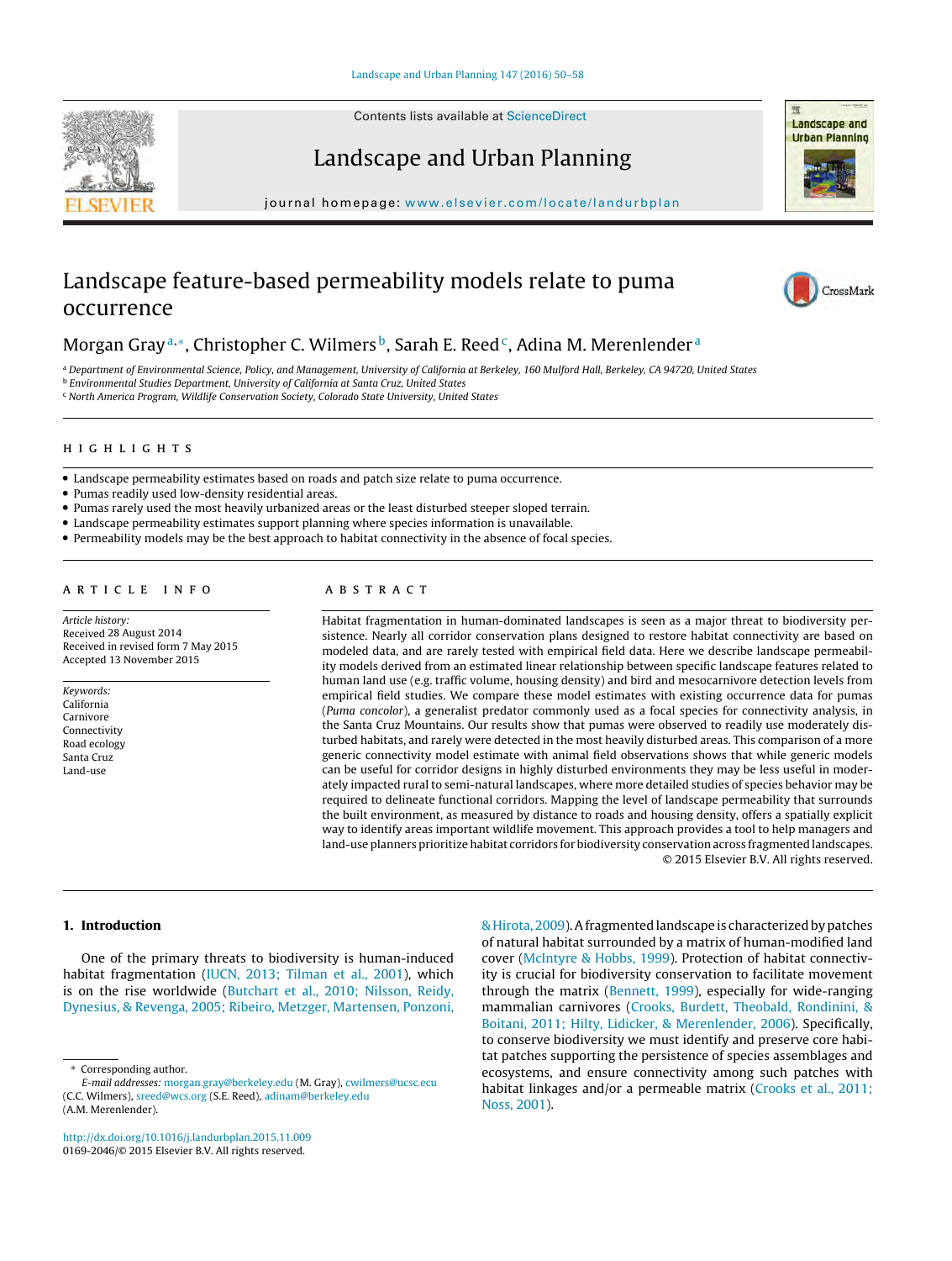Increasingly, habitat corridors are being planned and established to mitigate habitat fragmentation [\(Hilty](#page-7-0) et [al.,](#page-7-0) [2006\)](#page-7-0) at multiple scales. For example, large-scale projects focusing on entire ecosystems are underway to connect forest communities from southern México into Panamá [\(Kaiser,](#page-7-0) [2001\)](#page-7-0) and linking the Yellowstone area in Wyoming north to Alaska [\(Walker](#page-8-0) [&](#page-8-0) [Craighead,](#page-8-0) [1998\).](#page-8-0) Similarly, local-scale projects to protect wildlife movement are happening worldwide ([Klar](#page-7-0) et [al.,](#page-7-0) [2012;](#page-7-0) [Underwood,](#page-7-0) [Francis,](#page-7-0) [&](#page-7-0) [Gerber,](#page-7-0) [2011\).](#page-7-0) Connectivity endeavors are often custom projects that depend upon species- and landscape-specific information ([LaRue](#page-7-0) [&](#page-7-0) [Nielsen,](#page-7-0) [2008\),](#page-7-0) a practice that is expensive and time-consuming. Yet, land use and conservation planners often need connectivity assessment methods that can be rapidly developed and adapted into local and regional planning [\(Huber,](#page-7-0) [Shilling,](#page-7-0) [Thorne,](#page-7-0) [&](#page-7-0) [Greco,](#page-7-0) [2012\).](#page-7-0)

Connectivity metrics for biodiversity conservation differ in data requirements and informational yield across a spectrum that ranges from strictly structural connectivity at one extreme and biologically-informed functional connectivity at the other ([Rayfield,](#page-7-0) [Fortin,](#page-7-0) [&](#page-7-0) [Fall,](#page-7-0) [2011;](#page-7-0) [Rudnick](#page-7-0) et [al.,](#page-7-0) [2012\).](#page-7-0) Structural connectivity is derived from landscape attributes such as the shape, size, and configuration of habitat patches, but does not account for animal dispersal ability. This approach requires less input data and generates relatively crude estimates of connectivity ([Calabrese](#page-7-0) [&](#page-7-0) [Fagan,](#page-7-0) [2004\).](#page-7-0) Similarly, simple estimates of "naturalness levels" have been used to coarsely model landscape permeability across the entire United States [\(Theobald,](#page-8-0) [Reed,](#page-8-0) [Fields,](#page-8-0) [&](#page-8-0) [Soulé,](#page-8-0) [2012\).](#page-8-0) On the other hand, functional connectivity is a measure of the ability of organisms to move among patches of suitable habitat in a fragmented landscape [\(Fahrig,](#page-7-0) [2003;](#page-7-0) [Hilty](#page-7-0) et [al.,](#page-7-0) [2006;](#page-7-0) [Taylor,](#page-7-0) [Fahrig,](#page-7-0) [Henein,](#page-7-0) [&](#page-7-0) [Merriam,](#page-7-0) [1993\).](#page-7-0) Ideally, measures of functional connectivity are derived from actual data about landscape composition, habitat use, and movement by wildlife. Such detailed data is uncommon at the landscape level because it is costly to collect.

When empirical field data on species movement are unavailable, connectivity estimates can be derived from mathematical models. Models may be based on empirical studies of species' abundance or occurrence among different land cover types, or on expert opinion of species' habitat associations [\(Rocchini](#page-7-0) et [al.,](#page-7-0) [2011\).](#page-7-0) Given the major influence the matrix has on connectivity among habitat fragments ([Ricketts,](#page-7-0) [2001\),](#page-7-0) several models based on matrix connectivity have been developed including habitat resistance (friction; [Joly,](#page-7-0) [Morand,](#page-7-0) [&](#page-7-0) [Cohas,](#page-7-0) [2003;](#page-7-0) [Ray,](#page-7-0) [Lehmann,](#page-7-0) [&](#page-7-0) [Joly,](#page-7-0) [2002\),](#page-7-0) leastcost paths ([Adriaensen](#page-7-0) et [al.,](#page-7-0) [2003\),](#page-7-0) circuit theory ([McRae,](#page-7-0) [Dickson,](#page-7-0) [Keitt,](#page-7-0) [&](#page-7-0) [Shah,](#page-7-0) [2008\),](#page-7-0) habitat permeability [\(Merenlender](#page-7-0) [&](#page-7-0) [Feirer,](#page-7-0) [2011,](#page-7-0) [report;](#page-7-0) [Theobald](#page-7-0) et [al.,](#page-7-0) [2012\),](#page-7-0) and linkage designs [\(Beier](#page-7-0) [&](#page-7-0) [Brost,](#page-7-0) [2010\).](#page-7-0)

Here we describe landscape permeability models derived from an estimated statistical relationship between specific landscape features related to the built environment and species detections from empirical studies ([Forman](#page-7-0) [&](#page-7-0) [Deblinger,](#page-7-0) [1998;](#page-7-0) [Merenlender,](#page-7-0) [Reed,](#page-7-0) [&](#page-7-0) [Heise,](#page-7-0) 2009; Reed, [2007\).](#page-7-0) Permeability models are an exten-sion of the resistance concept ([Ray](#page-7-0) et [al.,](#page-7-0) [2002\);](#page-7-0) model output often is in the form of a grid-based map with a value assigned to each cell that represents its permeability to an organism's movement. The permeability models were developed for linkage analysis by the Santa Cruz Land Trust[\(Merenlender](#page-7-0) [&](#page-7-0) [Feirer,](#page-7-0) [2011\)](#page-7-0) and designed to make biologically informed approximations of community assemblage response to habitat quality [\(Metzger](#page-7-0) [&](#page-7-0) [Décamps,](#page-7-0) [1997\).](#page-7-0) The built environment, especially roads, and urban development can reduce the ability for wildlife to move across the landscape [\(Fu,](#page-7-0) [Liu,](#page-7-0) [Degloria,](#page-7-0) [Dong,](#page-7-0) [&](#page-7-0) [Beazley,](#page-7-0) [2010;](#page-7-0) [Tannier,](#page-7-0) [Foltête,](#page-7-0) [&](#page-7-0) [Girardet,](#page-7-0) [2012\).](#page-7-0) Santa Cruz County, California, harbors some of the world's most majestic redwood and mixed confer coastal forestlands; however, residential development is wide spread at urban to exurban densities. The Santa Cruz Land Trust and other environmental

organizations in the area are actively trying to conserve open space and biodiversity ([Press,](#page-7-0) [Doak,](#page-7-0) [&](#page-7-0) [Steinberg,](#page-7-0) [1996\).](#page-7-0) Conservation and land use planners in the region face challenges commonly encountered in areas with sprawling development, including how to maintain wildlife movement across an increasingly developed landscape ([Girvetz,](#page-7-0) [Thorne,](#page-7-0) [Berry,](#page-7-0) [&](#page-7-0) [Jaeger,](#page-7-0) [2008\).](#page-7-0) To this end, there is a need for methods that are readily available, straightforward, and spatially explicit to examine landscape permeability and help land use planners prioritize land conservation.

We compare model estimates with occurrence data for pumas (Puma concolor), a generalist predator commonly used as a focal species for connectivity analysis ([Beier,](#page-7-0) [2009;](#page-7-0) [Cardillo](#page-7-0) et [al.,](#page-7-0) [2005;](#page-7-0) [Crooks,](#page-7-0) [2002;](#page-7-0) [Terborgh](#page-7-0) et [al.,](#page-7-0) [2001\),](#page-7-0) in the Santa Cruz Mountains. Pumas are the largest predator in the study area, and are known to travel long distances ([Dickson](#page-7-0) [&](#page-7-0) [Beier,](#page-7-0) [2002\).](#page-7-0) The question guiding our analysis is: How well do our model estimates of landscape permeability derived from simplified, biologically-informed connectivity models compare with actual occurrence of a generalist predator across a gradient of land use?

### **2. Methods**

#### 2.1. Study area

The Santa Cruz Mountain range is in central California, adjacent to the San Andreas Fault (122° 7' to 121° 50' W, 37° 21' to 36° 53' N). Forming a ridge along the San Francisco peninsula, the mountains separate the Pacific Ocean from the Santa Clara Valley. The study area (217,375 ha) is an island of relatively undeveloped land within the Santa Cruz Mountains, situated between the Pacific Ocean on the west, and the metropolitan centers of San Francisco, San Jose, and Santa Cruz to the north, east, and south, respectively. The four primary land cover types within the study area were (1) forest and woodland, (2) shrubland and grassland, (3) agricultural land, and (4) land that is developed or otherwise of human use [\(US](#page-8-0) [Geological](#page-8-0) [Survey,](#page-8-0) [Gap](#page-8-0) [Analysis](#page-8-0) [Program,](#page-8-0) [2011\).](#page-8-0) The study area was bounded to represent assumed puma occurrence in the region [\(Fig.](#page-2-0) 1).

Our study area faces encroachment by development as the populations of surrounding San Francisco, Santa Clara, and Santa Cruz counties steadily increase. The annual population growth for each county between 1980 and 2008 ranged between 0.7% and 1.29% ([U.S.](#page-7-0) [Census](#page-7-0) [Bureau,](#page-7-0) [Population](#page-7-0) [Division,](#page-7-0) [2011\).](#page-7-0) The study area was surrounded and intersected by highways, such as California State Route 17 that bisects the study area and connects the cities of San Jose and Santa Cruz.

Climate in the Santa Cruz Mountains is Mediterranean with mild, wet winters and cool, dry summers. The average summer and winter temperatures were 20 ◦C and 10 ◦C, respectively. Heavy summer fog provided moisture to the western, ocean-facing part of the range, creating a cool coastal habitat supporting coast redwoods (Sequoia sempervirens) and Douglas fir (Pseudotsuga menziesii). At higher elevations and on sunny south slopes, the microclimate is warm and dry with drought-resistant chaparral vegetation including manzanita (Arctostaphylos spp.) and California scrub oak (Quercus berberidifolia).

#### 2.2. Landscape permeability maps

We used regression models derived from mesocarnivore and bird assemblage response to human-modified land cover and landscape configuration as inputs to construct potential permeability maps [\(Fig.](#page-3-0) 2). For each permeability map, we used as input a regression model derived these two indices of habitat fragmentation: distance to roads ( $y_{\text{ROADS}}$ ; [Forman](#page-7-0) [&](#page-7-0) [Deblinger,](#page-7-0) [1998\)](#page-7-0) and median patch size ( $y_{\text{PATCH}}$ ; [Reed,](#page-7-0) [2007\).](#page-7-0) We calculated each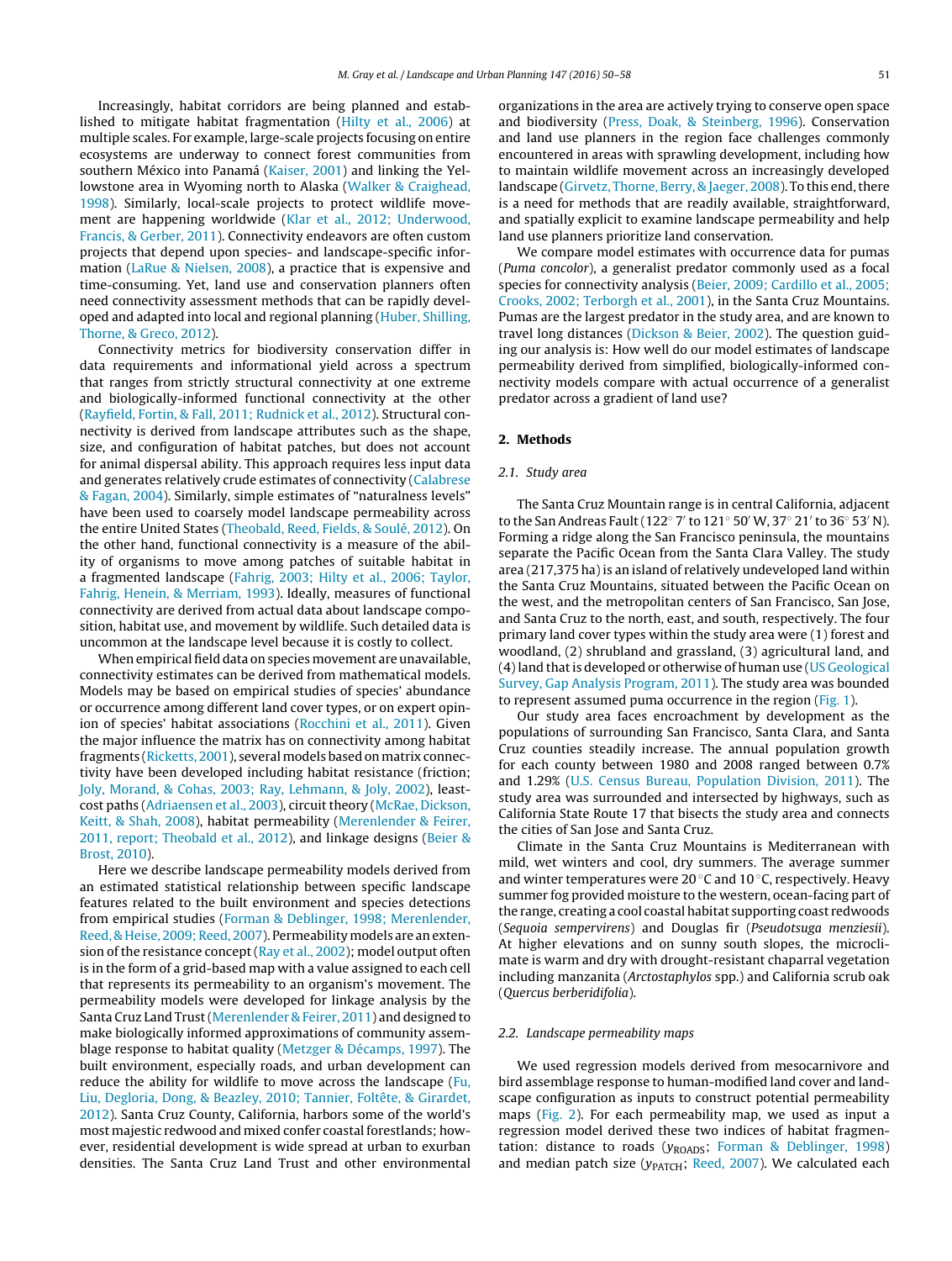<span id="page-2-0"></span>

**Fig. 1.** (A) A map of the study area depicting the major land types in the Santa Cruz Mountains in California, USA: forest/woodland, shrubland/grassland, agricultural land, and developed land. Our study area was a 217,375 ha island of relatively undeveloped land within the Santa Cruz Mountains, situated between the Pacific Ocean on the west, and metropolitan centers of San Francisco, San Jose, and Santa Cruz to the north, east, and south, respectively. (B) The study area overlaid with the 115,384 puma points we sampled from 2008 to 2013. Coordinates for center of study area are: (37.106, -121.946).

permeability map with ArcGIS 9.3.1 software (ESRI, Redlands, CA, USA). We applied each regression model to create a map using both the permeability value and the geographical position and orientation of all relevant landscape elements in the study area (per [Safner](#page-7-0) et [al.,](#page-7-0) [2011\).](#page-7-0) All permeability values ranged between 0.0 and 1.0 with a cell size of  $30 \,\mathrm{m} \times 30 \,\mathrm{m}$  (900 m<sup>2</sup>).

# 2.2.1. Distance to roads

There is overwhelming evidence of the effects of roads on natural communities [\(Fahrig](#page-7-0) [&](#page-7-0) [Rytwinski,](#page-7-0) [2009\),](#page-7-0) and thus we use distance from road, scaled by traffic volume  $(y_{ROADS})$ , as an index of animal response to transportation infrastructure. We calculated  $y_{\text{ROADS}}$  based on empirical data from several prior studies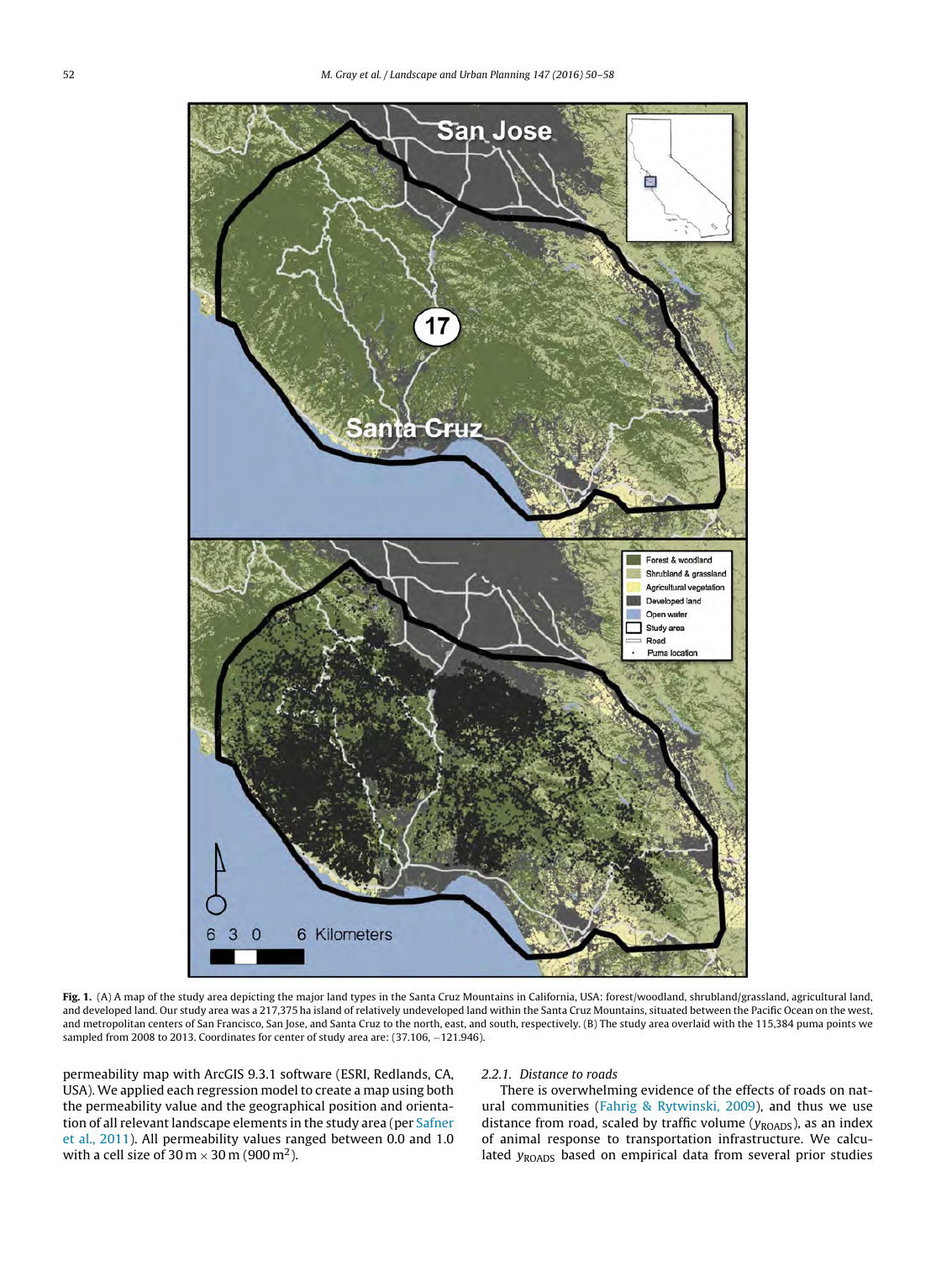<span id="page-3-0"></span>

Fig. 2. Distribution of permeability values for landscape (above), and with puma points overlaid (below), across the study area. (A) Median patch size layer (y<sub>PATCH</sub>). (B) Distance to roads layer ( $y_{ROADS}$ ). (C) Combined distance to roads and median patch size layer ( $y_{(PACTH+ROADS)}$ ).

that evaluated the impact of roads on wildlife ([Forman,](#page-7-0) [2000;](#page-7-0) [Forman](#page-7-0) [&](#page-7-0) [Deblinger,](#page-7-0) [1998;](#page-7-0) [Reijnen,](#page-7-0) [Foppen,](#page-7-0) [Braak,](#page-7-0) [&](#page-7-0) [Thissen,](#page-7-0) [1995;](#page-7-0) [Reijnen,](#page-7-0) [Foppen,](#page-7-0) [&](#page-7-0) [Meeuwsen,](#page-7-0) [1996\).](#page-7-0) [Forman](#page-7-0) [and](#page-7-0) [Deblinger](#page-7-0) [\(1998\)](#page-7-0) described the correlation between the distance to a road and bird species abundance and diversity; the closer a location is to a road, and the greater the road's traffic level, the larger the road effect, resulting in a corresponding decrease in abundance and diversity of urban avoiding birds. This approach assumes that the maximum magnitude of the road effect and effect-distance are proportional to the volume of traffic along the road.

We applied the effect-distance relationships for sensitive bird species described by [Forman](#page-7-0) [and](#page-7-0) [Deblinger](#page-7-0) [\(1998\)](#page-7-0) to calculate the maximum effect-distance for each road in the study area as a function of mean traffic volume, measured as annual average daily traffic:

 $x_{ED} = 0.0126w_{TV} + 178.75,$ 

where  $w_{\text{TV}}$  is the annual average daily traffic volume of the road, and  $x<sub>ED</sub>$  is the road effect-distance.

We then assumed that the magnitude of effect of any given road would be proportional to the maximum effect and would decline linearly with increasing distance from the road. Thus, the road effect of each cell was calculated using the following equation:

$$
y_{\text{ROADS}} = -\left(\frac{1}{\max(x_{\text{ED}})}\right) z_{\text{ROADS}} + \frac{x_{\text{ED}} - \max(x_{\text{ED}})}{\max(x_{\text{ED}}) + 1}
$$

where  $z_{\text{ROADS}}$  is the Euclidean distance from the nearest road and  $y_{\text{ROADS}}$  is the magnitude of the road effect. We calculated the permeability map for  $y_{\text{ROADS}}$  with ArcGIS 9.3.1 software using road effect values from  $y_{\text{ROADS}}$  and the geographical position and orientation of all relevant landscape elements in the study area (per [Safner](#page-7-0) et [al.,](#page-7-0) [2011\)](#page-7-0) (Fig. 2B). The traffic volume data came from the California Department of Transportation ([http://traffic-counts.dot.ca.gov\)](http://traffic-counts.dot.ca.gov/). In our study area, the maximum effect-distance max $(x_{ED})$  for all roads was 2812 m.

## 2.2.2. Median patch size

We used median patch size  $(y<sub>PATCH</sub>)$  as a landscape-scale, area-informed index of habitat integrity calculated using the contiguity and relative size of proximate habitat patches. There is increasing recognition that area-informed metrics are useful to explain variation in wildlife abundances and movement capacity [\(Magle,](#page-7-0) [Theobald,](#page-7-0) [&](#page-7-0) [Crooks,](#page-7-0) [2008\)](#page-7-0) and perform well in analyses of landscape connectivity [\(Bender,](#page-7-0) [Tischendorf,](#page-7-0) [&](#page-7-0) [Fahrig,](#page-7-0) [2003\).](#page-7-0) We defined a patch as a contiguous area of habitat with natural vegetation cover and whose land uses were compatible with the establishment of mesocarnivore home ranges, based on information from prior space use studies. The model for  $y_{\text{PATCH}}$  was derived from a study ([Reed,](#page-7-0) [2007\)](#page-7-0) investigating the correlation between patch size and mesocarnivore (e.g. coyote, bobcat, gray fox) occurrence in northern California, which found that the frequency of mesocarnivore detections increased with the size and contiguity of adjacent patches.  $y_{\text{PATCH}}$  was calculated as the median area of habitat patches within a fixed buffer radius. In exploratory analy-ses, [Reed](#page-7-0) [\(2007\)](#page-7-0) found that  $y_{\text{PATCH}}$  measured at a buffer distance of 2500 m explained the most variation in detections of the greatest number of mammalian carnivores. This work also revealed 'median patch size' to be a better predictor than buffered radius indices or proximity metrics [\(Reed,](#page-7-0) [2007\).](#page-7-0)

Per [Reed](#page-7-0) [\(2007\),](#page-7-0) we calculated  $y_{\text{PATCH}}$  using the equation:

$$
y_{\text{PATCH}} = \frac{0.2356(x_{\text{PATCH}})^{1/2} + 1.385}{\text{max}(y_{\text{PATCH}})}
$$

where  $x<sub>PATH</sub>$  is the median patch size in hectares (ha) within a 2500 m radius buffer, and  $y_{\text{PATCH}}$  is the effect of habitat integrity on landscape resistance, measured as the density of native mesocarnivore detections along a survey transect.

As input data for  $y_{\text{PATCH}}$ , we used a map of terrestrial vegetation cover from existing land cover data ([Farmland](#page-7-0) [Mapping](#page-7-0) [and](#page-7-0) [Monitoring](#page-7-0) [Program,](#page-7-0) [2008\)](#page-7-0) and removing roads [\(Research](#page-7-0) [and](#page-7-0) [Innovative](#page-7-0) [Technology](#page-7-0) [Administration,](#page-7-0) [Bureau](#page-7-0) [of](#page-7-0) [Transportation](#page-7-0) [Statistics,](#page-7-0) [2011\),](#page-7-0) mines and quarries, water bodies, and all land parcels less than 2 ha. Selecting which patches should be analyzed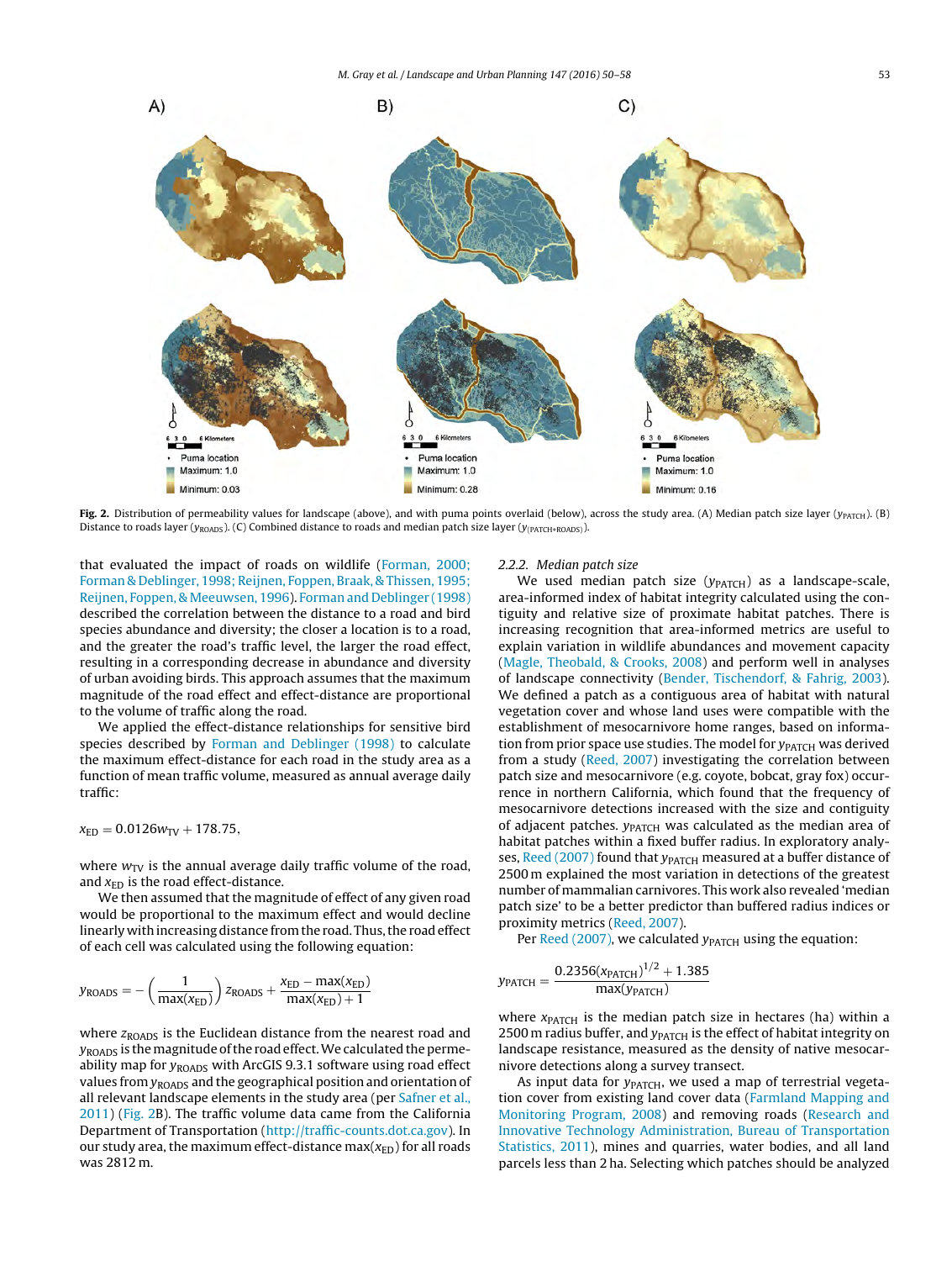as part of a habitat connectivity network is very difficult in a landscape where privately owned wild lands exist outside the protected areas, as is the case in Santa Cruz County. We began by selecting the larger patches in the landscape, which we defined to be any patch greater than 250 acres (101 ha). In addition to these larger patches, smaller patches found in the more fragmented parts of the study area were included if they were the largest patch within a fixed kernel distance ranging between 1 km from any given point in the landscape – a range of median dispersal distances expected for terrestrial vertebrates found in the area. We used the  $y_{\text{PATCH}}$ equation to calculate the patch size effect for each grid cell in the permeability map [\(Fig.](#page-3-0) 2A).

# 2.3. Puma GPS data

We used location point data for  $30$  ( $F = 15$ ,  $M = 15$ ) pumas (*P. con*color) collected between October 2008 and January 2013 ([Wilmers](#page-8-0) et [al.,](#page-8-0) [2013\),](#page-8-0) for a total of 115,384 georeferenced points overall. We visualized puma point location data in the ArcGIS 9.3.1 Geographic Information System (GIS) using the WGS1984 geographic coordinate system and an Albers projection. The Institutional Animal Care and Use Committee at UC Santa Cruz approved all animal-handling procedures (Wilmc1101). Roughly 53% of the puma occurrence locations in the study area were in forest or woodland, 20% in shrubland or grassland, 20% in developed land, and 4% in agricultural land ([US](#page-8-0) [Geological](#page-8-0) [Survey,](#page-8-0) [Gap](#page-8-0) [Analysis](#page-8-0) [Program,](#page-8-0) [2011\).](#page-8-0)

### 2.4. Data analysis

To evaluate whether puma occurrence corresponded with landscape permeability, we compared expected land use with observed landscape use by pumas. We calculated the relative frequency of landscape permeability values across the entire study area and the relative frequency of landscape permeability values for only the puma points. We made these comparisons for  $y_{\text{ROADS}}$ ,  $y_{\text{PATCH}}$ , and yROADS+PATCH to assess the relative effect of each factor in influencing in habitat use. To determine the level of difference between the puma points and all the points in the study area we created a frequency distribution table for each data set, calculated an odds ratio between the two data sets, and used a Monte Carlo simulation method to generate a confidence interval estimate.

To determine the relative frequency of landscape permeability values, we extracted the cell values for the 2.37 M cells, created a frequency distribution table with 20 intervals (from 0.0 to 1.0 in 0.05 landscape permeability unit increments), and calculated the abundance of expected points  $(A<sub>E</sub>)$  by interval. We repeated this calculation for each permeability map to create the relative distributions of landscape permeability for each regression model with which to compare with puma occurrence. We defined  $A_E$  as:

$$
A_{\rm E} = \frac{\text{\# points in interval}}{2,372,749}
$$

To determine the relative frequency of the landscape permeability values for only the puma points, we extracted the permeability values at all puma point locations ( $N = 115,384$ ), created a frequency distribution table with 20 intervals (from 0.0 to 1.0 in 0.05 landscape permeability unit increments) for the 115,384 values for the puma, and calculated the abundance of observed points  $(A<sub>0</sub>)$  by interval. We repeated this calculation for each permeability map to summarize the relative distribution of permeability values for puma for each regression model. We defined  $A<sub>0</sub>$  as:

$$
A_{\rm O} = \frac{\text{\# points in interval}}{115,384}
$$

To determine the level of difference between the puma points and all the points in the study area we calculated an odds ratio between the expected  $(A_E)$  and observed  $(A_O)$  abundance [\(Bland](#page-7-0) [&](#page-7-0) [Altman,](#page-7-0) [2000\).](#page-7-0) To calculate the odds ratio (OR), we compared the distribution of landscape values (E) with that of puma point locations (O) for each regression model. We calculated odds (ODDS) of occurrence by interval for  $A_E$  (ODDS<sub>E</sub>) and  $A_O$  (ODDS<sub>O</sub>) using the following two equations:

$$
ODDS_E = \frac{A_E}{(1 - A_E)}
$$

$$
ODDS_O = \frac{A_O}{(1 - A_O)}
$$

Next, we calculated the odds ratio (OR) by interval between  $A_{\rm E}$ and  $A_0$  using the following equation:

$$
OR = \frac{ODDS_O}{ODDS_E}
$$

Finally, we transformed OR using a log 10 transformation and plotted the distribution. When there was no difference between  $A_{\rm E}$ and  $A_0$ , OR values were between 1 and 0; when  $A_E > A_0$ , OR values were <1 (negative); and when  $A_E < A_O$ , OR values were >1 (positive).

To approximate a confidence interval for distribution of permeability values in the study area we used a Monte Carlo simulation approach [\(Manly,](#page-7-0) [2007\)](#page-7-0) with 1000 iterations to extract landscape permeability values for 115,384 random grid locations from each permeability map. We separated the randomly subsampled points in a similar fashion (20 intervals from 0.0 to 1.0) and calculated the abundance of subsampled points  $(A<sub>S</sub>)$  by interval. We defined  $A<sub>S</sub>$  as:

$$
A_{\rm S} = \frac{\text{\#points in interval}}{115,384}
$$

We visualized the results as a boxplot and used the boxplot as a confidence interval estimate.

Examining the location data at the population level could potentially mask sampling bias, such as the number of data points per puma or where pumas had been caught for collaring. Each puma had variable detection times – ranging from once per day to once every 15 min – and differing numbers of total collection days. The median collection time across all puma detections was once every 3.95 h (once every 237 min). The data was not corrected for autocorrelation, nor standardized for collection time in order to take advantage of all the known detections. Behaviorally correlated features in the environment may be overrepresented in the distribution of puma point locations – a known issue for home range or utilization distribution estimates for individual animals [\(Swihart](#page-8-0) [&](#page-8-0) [Slade,](#page-8-0) [1985\).](#page-8-0) However there is no a priori reason to expect a bias in levels of permeability and higher number of points collected. To explore the importance of study area delineation and potential false absences on the final results, we compared the study area at two different geographic extents: (1) the full study area and (2) a constrained study area cropped closely around the puma occurrence data.

The odds ratio results showed distinct differences between the availability of permeability values and the detection of pumas for all three models [\(Fig.](#page-5-0) 3).

## **3. Results**

We compared the puma occurrence data with each of the three models independently as well as in various multi-model combinations. Our results show much of the landscapes in the Santa Cruz Mountains is of intermediate permeability for  $y_{\text{PATCH}}$ , and high permeability for  $y_{\text{ROADS}}$ . Specifically, 88.50% of the study area had a landscape permeability value for  $y_{\text{ROADS}}$  between 0.9 and 1.0. For  $y_{\text{PATCH}}$ , 87.90% of the study area had a landscape permeability value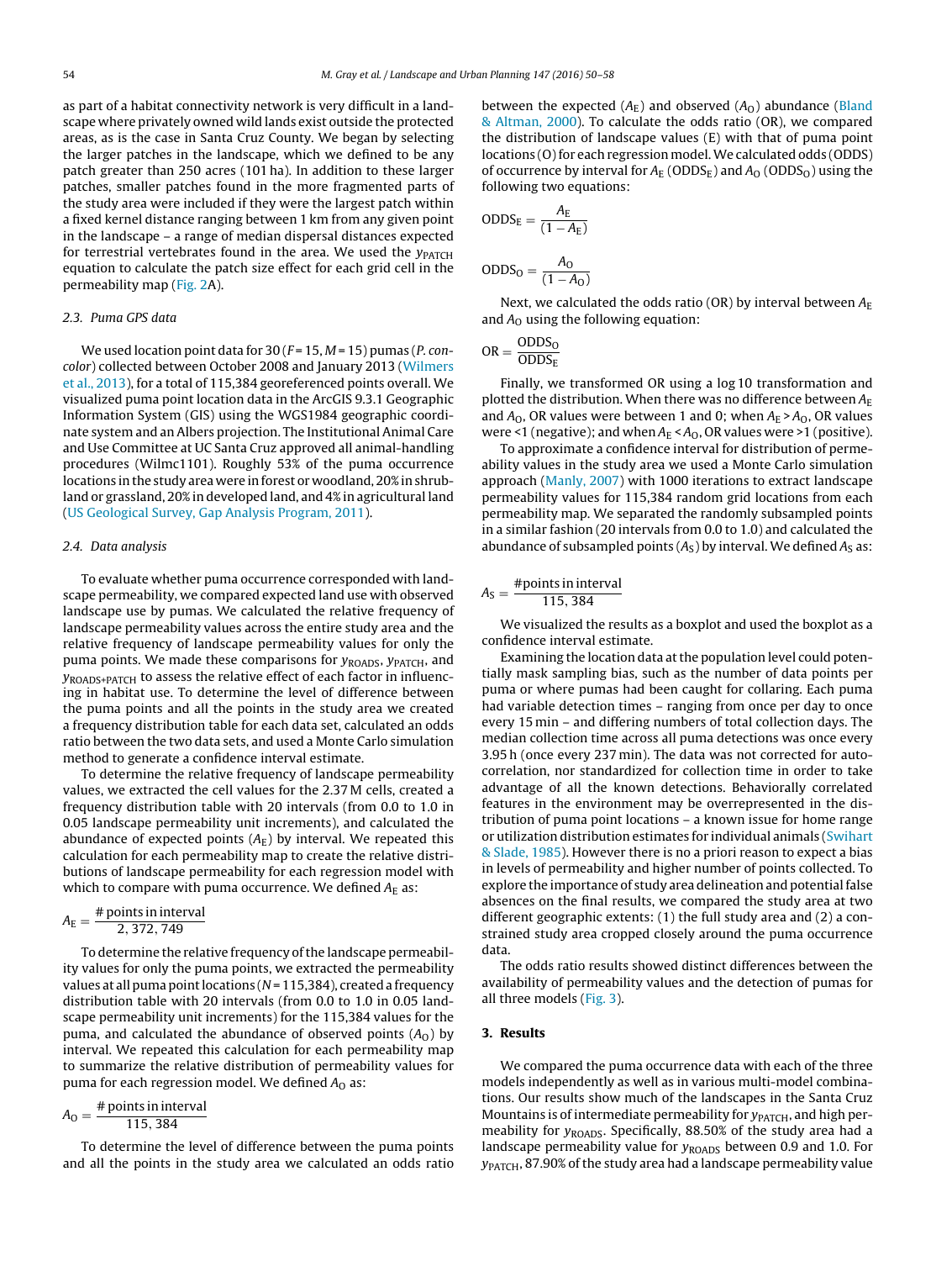<span id="page-5-0"></span>

**Fig. 3.** Relative abundance of permeability values for landscape and puma points across the study area, with Monte Carlo results visualized as a confidence interval estimate above, and log OR results below. (A) Median patch size layer ( $y_{PATEH}$ ). (B) Distance to roads layer ( $y_{ROADS}$ ), with inset showing detailed abundance for landscape permeability values <0.95. (C) Combined distance to roads and median patch size layer  $(y_{(PATCH+ROADS)})$ .

for  $y_{\text{PATCH}}$  between 0.0 and 0.6, corresponding to a median patch size of  $0-21.21$  ha (Fig. 3). The distribution of puma location points was similar, with 86.05% of puma locations found at points with a yPATCH permeability value between 0.0 and 0.6, and 97.03% of puma locations found at points with a  $y_{\text{ROADS}}$  permeability value between 0.9 and 1.0 (Fig. 3).

The log OR distribution for the lowest  $y_{\text{PATCH}}$  permeability values showed a distinct difference between the availability of habitat with very low permeability values and the distribution of puma detections (interval 0–0.15; average log OR = −0.66). However, for habitat with intermediate and high permeability values, log OR was alternately positive and negative (interval 0.2–1.0). Specifically, log OR was positive between 0.2 and 0.4, and negative between 0.4 and 0.6. There were no cells in the study area with a value between 0.65 and 0.7 nor between 0.85 and 0.95.

For  $y_{\text{ROADS}}$ , the log OR interval between the minimum landscape permeability value of 0.28–0.95 was negative (average log OR = −0.82). Log OR was most negative for the most disturbed habitat (interval 0.28–0.35;  $log OR = -2.40$ ). It was only for the least disturbed regions that log OR was positive (interval 0.95–1.0;  $log$  OR = 0.39).

As expected of a combined model, the log OR distribution for the lowest  $y_{\text{ROADS+PATCH}}$  permeability values was similar to the trends shown for  $y_{\text{PATCH}}$  and  $y_{\text{ROADS}}$ . The log OR values were negative for low permeability habitat (interval 0.16–0.55; average  $log OR = -1.17$ ), and was smallest for the most disturbed regions (interval 0.16–0.2; log OR =  $-2.67$ ). As with the  $y_{\text{PATH}}$  model, log OR alternated between positive and negative values for habitat with intermediate and high permeability values (interval 0.55–1.0). Specifically, log OR was positive between 0.55–0.6 and 0.85–0.9, and negative between 0.75–0.8 and 0.95–1.0.

# **4. Discussion**

By measuring landscape permeability associated with human development, this research offers an easy to calculate spatially explicit method to examine landscape permeability that can help land-use planners prioritize habitat corridors for improved wildlife movement.

Pumas in the Santa Cruz Mountains were not found in areas with low permeability scores as compared with the availability of this type of disturbed habitat, and they were found in landscapes with moderate to high permeability in proportion to its availability. Pumas used areas with estimated moderate landscape disturbance, in the form of nearby low traffic volume roads, as well as land with intermediate median habitat patch size. There appeared to be a possible threshold beyond which pumas begin avoiding disturbed landscapes, equivalent to a permeability score of  $\leq 0.2$  for  $y_{\text{PATCH}}$ and  $\leq$ 0.90 for  $y_{ROADS}$  (Fig. 3).

Pumas were not commonly observed in highly disturbed areas far from large core habitat patches or adjacent to major roads. California pumas are known to more frequently use areas farther away from paved roads [\(Dickson](#page-7-0) [&](#page-7-0) [Beier,](#page-7-0) [2002\)](#page-7-0) and other carnivores have shown aversion to roads such as the wolf which is know to respond negatively to increased levels of human activity on roads [\(Lesmerises,](#page-7-0) [Dussault,](#page-7-0) [&](#page-7-0) [St-Laurent,](#page-7-0) [2013\).](#page-7-0) However, they readily used moderately disturbed habitat with mid-range permeability scores. The fact that pumas roam and feed in and near rural residential developments is well documented in Alberta [\(Knopff,](#page-7-0) [Knopff,](#page-7-0) [Boyce,](#page-7-0) [&](#page-7-0) [Clair,](#page-7-0) [2014\)](#page-7-0) and California [\(Burdett](#page-7-0) et [al.,](#page-7-0) [2010;](#page-7-0) [Dickson](#page-7-0) [&](#page-7-0) [Beier,](#page-7-0) [2002;](#page-7-0) [Wilmers](#page-7-0) et [al.,](#page-7-0) [2013\).](#page-7-0) Pumas may use moderately disturbed areas due to abundance and ease of catching of prey. Forest on a patch edge can provide adequate cover for pumas to stalk prey in adjacent open habitat [\(Elbroch,](#page-7-0) [Lendrum,](#page-7-0) [Newby,](#page-7-0) [Quigley,](#page-7-0) [&](#page-7-0) [Craighead,](#page-7-0) [2013;](#page-7-0) [Laundré](#page-7-0) [&](#page-7-0) [Loxterman,](#page-7-0) [2007\).](#page-7-0) In this sense, habitat patches of medium size could be more amenable to hunting given their ratio of intact habitat to edge. However, because of risks associated with hunting near housing, female pumas living adjacent to humans have decreased prey consumption time and altered hunting patterns ([Smith,](#page-8-0) [Wang,](#page-8-0) [&](#page-8-0) [Wilmers,](#page-8-0) [2015\).](#page-8-0)

Surprisingly, pumas did not preferentially occupy the least disturbed areas close to large core habitat patches or far from major roads. This finding might reflect an avoidance of habitat with steeper slopes. Pumas have been shown to avoid land with steep slopes ([Beier,](#page-7-0) [1995;](#page-7-0) [Dickson](#page-7-0) [&](#page-7-0) [Beier,](#page-7-0) [2006;](#page-7-0) [Dickson,](#page-7-0) [Jenness,](#page-7-0) [&](#page-7-0) [Beier,](#page-7-0) [2005\),](#page-7-0) possibly for energetic reasons ([Dickson](#page-7-0) et [al.,](#page-7-0) [2005\),](#page-7-0) or to preferentially utilize bottom canyons and gentle terrain where available [\(Dickson](#page-7-0) [&](#page-7-0) [Beier,](#page-7-0) [2006\).](#page-7-0) Because human activity tends to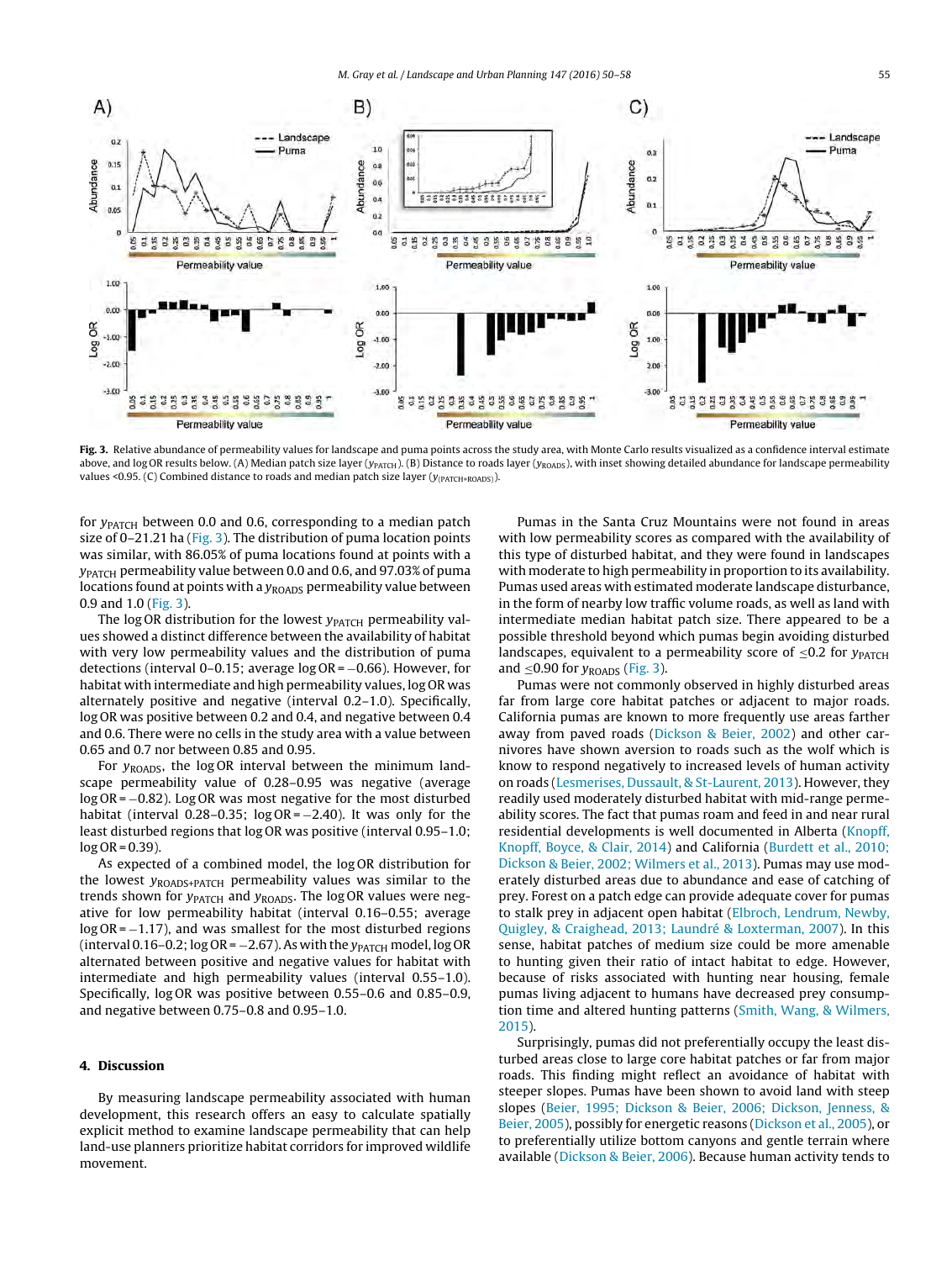decrease on steep slopes, when pumas do travel on steep slopes they travel more closely to houses present there ([Wilmers](#page-8-0) et [al.,](#page-8-0) [2013\).](#page-8-0) Slope tends to correlate with high permeability for sites within the Santa Cruz Mountains. For example, 5.6% of  $y_{\text{ROADS+PATH}}$ values over 0.7 in our study area have a slope >50%. Because our study area includes very steep slopes and sheer cliffs, these locations could be the least disturbed because they are topographically unsuitable for development.

Across all models, pumas appear to avoid areas with very low permeability. Species avoidance of habitat with low permeability values may be even stronger for other carnivores, herbivores, and bird species than we observed for pumas. To explore the importance of taxonomic differences between the species under consideration and the modeled species assemblage – such as dissimilar sensitivity ([Crooks,](#page-7-0) [2002\)](#page-7-0) or scale of response to environmental variables – the model predictions could be compared to occurrence data for animals that avoid anthropic development like the gray fox (U. cinereoargenteus) ([Hilty](#page-7-0) [&](#page-7-0) [Merenlender,](#page-7-0) [2004\)](#page-7-0) or a migratory songbird [\(Merenlender,](#page-7-0) [Reed,](#page-7-0) [&](#page-7-0) [Heise,](#page-7-0) [2009\).](#page-7-0) Such a comparison would likely show a different habitat use pattern than that of a large, generalist carnivore like the puma, and perhaps result in clearer trends between moderate and undisturbed landscapes.

For our analysis, we pooled all data points and examined the location data set as a whole at the population level. All puma observations were taken from contiguous home ranges within the study area and are assumed to represent the entire resident population during the sampling period, although there could have been migrating non-resident individuals in the area that were not collared. Imperfect detection is a known issue with sampling an elusive carnivore like the puma that can negatively bias occupancy estimates ([Karanth](#page-7-0) et [al.,](#page-7-0) [2011\)](#page-7-0) and in this case could mean that pumas may be present in the study area that were not detected or collared. The number of individual pumas within the study area was limited and there is inherent selection bias as to the home range location of each individual. For this reason, we pooled the observations rather than analyzing each puma's location points separately. We found no difference between the results from our comparison of the study area delineation, and so we based our conclusions on the entire study area.

Because landscapes are increasingly urban in nature (US: [Alig,](#page-7-0) [Kline,](#page-7-0) [&](#page-7-0) [Lichtenstein,](#page-7-0) [2004;](#page-7-0) Europe: [Antrop,](#page-7-0) [2004\),](#page-7-0) and becoming more so globally ([McDonald,](#page-7-0) [2008\),](#page-7-0) it is important to identify social–ecological processes and land use patterns – such as patch size and distance to roads – that impact a variety of wildlife in a similar way. The permeability maps were designed to make a general, community-level habitat quality assessment based on linear regression models derived from species assemblages in northern California, developed for linkage analysis as requested by the Land Trust of Santa Cruz County ([Merenlender](#page-7-0) [&](#page-7-0) [Feirer,](#page-7-0) [2011,](#page-7-0) [report\).](#page-7-0) The original linkage exercise for Land Trust of Santa Cruz County was coarse, completed in response to managers' desire for generalized permeability maps of places lacking species data and modeling capacity. In this analysis, we evaluated how community-level habitat permeability maps compared with existing occurrence data for a focal species of conservation concern in the area. To that end, this analysis presents a simple comparison of permeability maps based on land cover and noted responses by entire assemblages of species rather than detailed research on puma habitat selection. See [Wilmers](#page-8-0) et [al.](#page-8-0) [\(2013\)](#page-8-0) for details about behavioral responses of pumas to human development using mixed effects modeling. Others have shown how the behavioral features of the focal species can change the dynamic permeability of the studied landscape ([Dickson,](#page-7-0) [Roemer,](#page-7-0) [McRae,](#page-7-0) [&](#page-7-0) [Rundall,](#page-7-0) [2013;](#page-7-0) [Stoner](#page-7-0) et [al.,](#page-7-0) [2013\)](#page-7-0) and therefore warrants further study.

Our work shows that biologically-informed, structural permeability models do reflect puma habitat use – and thus functional connectivity – on the ground to some extent. While the puma is an important species of conservation concern, the use of any sole focal species to assess landscape adequacy cannot fully capture the needs of other integral species in the landscape. Instead, this evaluation supports the use of a structural permeability model for conservation planning efforts. For example, this approach was used to identify potential habitat linkages for inclusion in the Conservation Blueprint for Santa Cruz County.

Our models were derived from mesocarnivore and bird species detections from empirical studies, but compared to data set from a large-bodied apex predator often used for connectivity planning [\(Beier,](#page-7-0) [Vaughan,](#page-7-0) [Conroy,](#page-7-0) [&](#page-7-0) [Quigley,](#page-7-0) [2006\).](#page-7-0) While our roads model was originally developed for bird community response to traffic volume in a geographically distant environment from our study area, it showed a reasonably strong relationship with the empirical puma data. However, the model's utility may vary by location, environment, and species of interest. We included this response to roads model based on bird community assemblage data, despite obvious differences between the environments and study animals, because this was the best data on traffic impacts on wildlife available when we applied these models.

Although both mesocarnivores and carnivores are predators, their diets differ in terms of prey size and composition ([Elbroch](#page-7-0) et [al.,](#page-7-0) [2013;](#page-7-0) [Robinette,](#page-7-0) [Gashwiler,](#page-7-0) [&](#page-7-0) [Morris,](#page-7-0) [1959\).](#page-7-0) Thus, an evaluation of functional connectivity based on data from a smallerbodied organism with a correspondingly reduced home range size and distinct diet composition may show different results. Future landscape-level evaluations of habitat permeability could be enhanced by including organisms of differing sizes and from multiple trophic levels (e.g. mesocarnivores, migratory birds).

#### **5. Conclusions**

The comparison of the permeability model described and the animal field observations shows that a model constructed using information about animal response to human land use can be an informative component for reserve design, land management, and conservation planning. Specifically, landscape planners and conservation organizations should focus on conserving the most permeable core areas and linkages while taking care to avoid landscapes with steep slopes. Steeper areas are also at lower risk for development, and, hence, do not require conservation action.

Land use planners can employ our approach to conservation planning in fragmented landscapes even when species data are unavailable. For example, this research was used to identify potential habitat linkages for inclusion in the Conservation Blueprint for Santa Cruz County. The priority linkages, comprised of the most natural land cover types that facilitate wildlife movement among core natural areas, were identified in the Santa Cruz Mountains Connectivity Report, which is available from the Santa Cruz Land Trust.

## **Acknowledgments**

This project was made possible thanks the Santa Cruz Land Trust and our gratitude goes to A. Mackenzie, M. Freeman, J. McGraw, and R. Bancroft. This material is based upon work supported by the National Science Foundation Graduate Research Fellowship under Grant No. DGE 1106400. S. Feirer's help with GIS analysis atthe University of California Hopland Research and Extension Center was invaluable. The help of J. Kitzes and D. Low for statistical analysis ideas are much appreciated.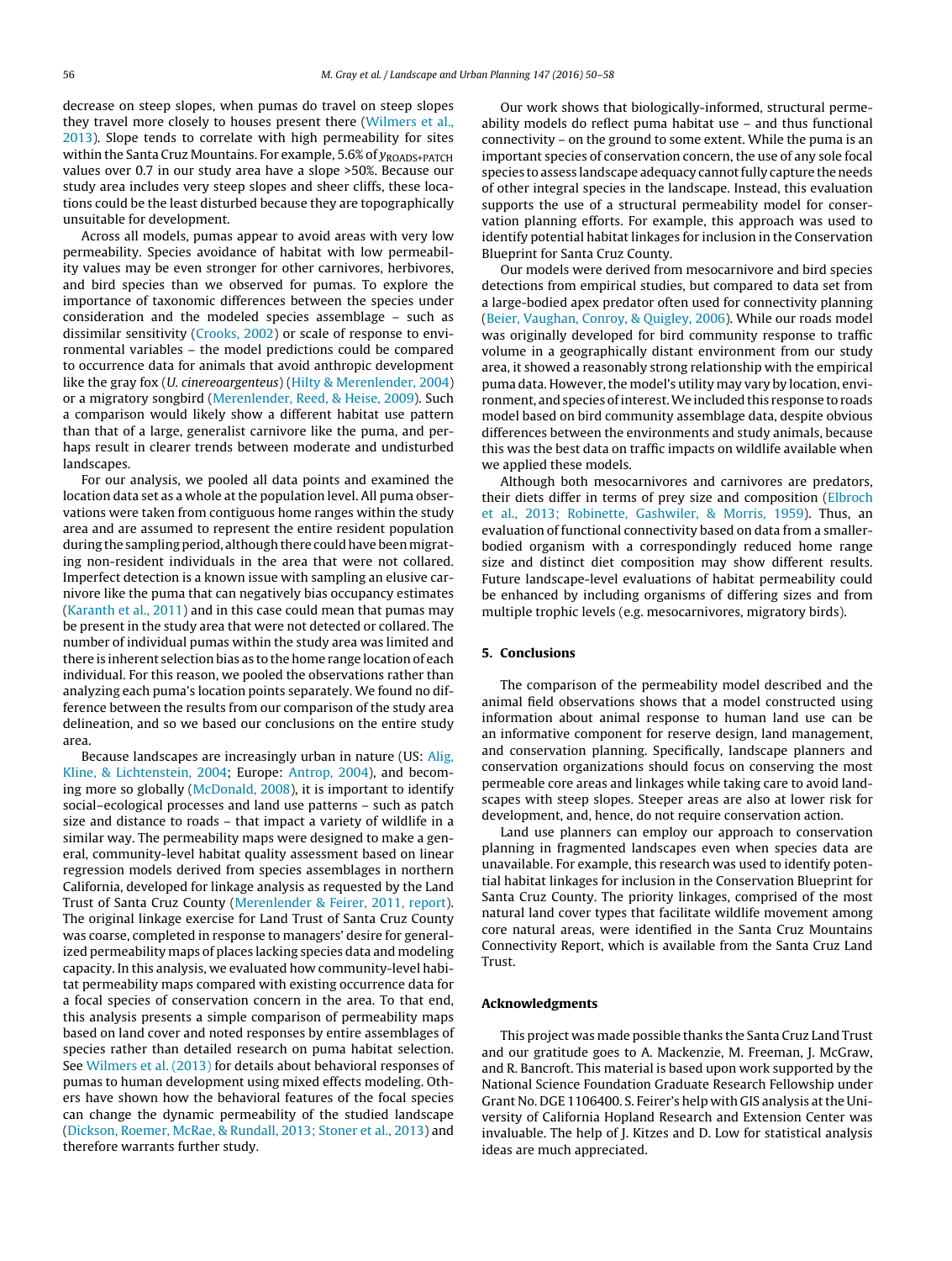#### <span id="page-7-0"></span>**References**

Adriaensen, F., Chardon, J. P., De Blust, G., Swinnen, E., Villalba, S., Gulinck, H., et al. (2003). [The](http://refhub.elsevier.com/S0169-2046(15)00233-9/sbref0005) [application](http://refhub.elsevier.com/S0169-2046(15)00233-9/sbref0005) [of](http://refhub.elsevier.com/S0169-2046(15)00233-9/sbref0005) ['least-cost'](http://refhub.elsevier.com/S0169-2046(15)00233-9/sbref0005) [modeling](http://refhub.elsevier.com/S0169-2046(15)00233-9/sbref0005) [as](http://refhub.elsevier.com/S0169-2046(15)00233-9/sbref0005) [a](http://refhub.elsevier.com/S0169-2046(15)00233-9/sbref0005) [functional](http://refhub.elsevier.com/S0169-2046(15)00233-9/sbref0005) [landscape](http://refhub.elsevier.com/S0169-2046(15)00233-9/sbref0005) [model.](http://refhub.elsevier.com/S0169-2046(15)00233-9/sbref0005) [Landscape](http://refhub.elsevier.com/S0169-2046(15)00233-9/sbref0005) [and](http://refhub.elsevier.com/S0169-2046(15)00233-9/sbref0005) [Urban](http://refhub.elsevier.com/S0169-2046(15)00233-9/sbref0005) [Planning](http://refhub.elsevier.com/S0169-2046(15)00233-9/sbref0005)[,](http://refhub.elsevier.com/S0169-2046(15)00233-9/sbref0005) [64](http://refhub.elsevier.com/S0169-2046(15)00233-9/sbref0005)[,](http://refhub.elsevier.com/S0169-2046(15)00233-9/sbref0005) [233–247.](http://refhub.elsevier.com/S0169-2046(15)00233-9/sbref0005)

Alig, R. J., Kline, J. D., & Lichtenstein, M. (2004). [Urbanization](http://refhub.elsevier.com/S0169-2046(15)00233-9/sbref3000) [on](http://refhub.elsevier.com/S0169-2046(15)00233-9/sbref3000) [the](http://refhub.elsevier.com/S0169-2046(15)00233-9/sbref3000) [US](http://refhub.elsevier.com/S0169-2046(15)00233-9/sbref3000) [landscape:](http://refhub.elsevier.com/S0169-2046(15)00233-9/sbref3000) [Looking](http://refhub.elsevier.com/S0169-2046(15)00233-9/sbref3000) [ahead](http://refhub.elsevier.com/S0169-2046(15)00233-9/sbref3000) [in](http://refhub.elsevier.com/S0169-2046(15)00233-9/sbref3000) [the](http://refhub.elsevier.com/S0169-2046(15)00233-9/sbref3000) [21st](http://refhub.elsevier.com/S0169-2046(15)00233-9/sbref3000) [century.](http://refhub.elsevier.com/S0169-2046(15)00233-9/sbref3000) [Landscape](http://refhub.elsevier.com/S0169-2046(15)00233-9/sbref3000) [and](http://refhub.elsevier.com/S0169-2046(15)00233-9/sbref3000) [Urban](http://refhub.elsevier.com/S0169-2046(15)00233-9/sbref3000) [Planning](http://refhub.elsevier.com/S0169-2046(15)00233-9/sbref3000)[,](http://refhub.elsevier.com/S0169-2046(15)00233-9/sbref3000) [69](http://refhub.elsevier.com/S0169-2046(15)00233-9/sbref3000)[,](http://refhub.elsevier.com/S0169-2046(15)00233-9/sbref3000) [219](http://refhub.elsevier.com/S0169-2046(15)00233-9/sbref3000)–[234.](http://refhub.elsevier.com/S0169-2046(15)00233-9/sbref3000)

Antrop, M. (2004). [Landscape](http://refhub.elsevier.com/S0169-2046(15)00233-9/sbref4000) [change](http://refhub.elsevier.com/S0169-2046(15)00233-9/sbref4000) [and](http://refhub.elsevier.com/S0169-2046(15)00233-9/sbref4000) [the](http://refhub.elsevier.com/S0169-2046(15)00233-9/sbref4000) [urbanization](http://refhub.elsevier.com/S0169-2046(15)00233-9/sbref4000) [process](http://refhub.elsevier.com/S0169-2046(15)00233-9/sbref4000) [in](http://refhub.elsevier.com/S0169-2046(15)00233-9/sbref4000) [Europe.](http://refhub.elsevier.com/S0169-2046(15)00233-9/sbref4000) [Landscape](http://refhub.elsevier.com/S0169-2046(15)00233-9/sbref4000) [and](http://refhub.elsevier.com/S0169-2046(15)00233-9/sbref4000) [Urban](http://refhub.elsevier.com/S0169-2046(15)00233-9/sbref4000) [Planning](http://refhub.elsevier.com/S0169-2046(15)00233-9/sbref4000)[,](http://refhub.elsevier.com/S0169-2046(15)00233-9/sbref4000) [67](http://refhub.elsevier.com/S0169-2046(15)00233-9/sbref4000)[,](http://refhub.elsevier.com/S0169-2046(15)00233-9/sbref4000) [9](http://refhub.elsevier.com/S0169-2046(15)00233-9/sbref4000)–[26.](http://refhub.elsevier.com/S0169-2046(15)00233-9/sbref4000)

Beier, P. (1995). [Dispersal](http://refhub.elsevier.com/S0169-2046(15)00233-9/sbref0010) [of](http://refhub.elsevier.com/S0169-2046(15)00233-9/sbref0010) [juvenile](http://refhub.elsevier.com/S0169-2046(15)00233-9/sbref0010) [cougars](http://refhub.elsevier.com/S0169-2046(15)00233-9/sbref0010) [in](http://refhub.elsevier.com/S0169-2046(15)00233-9/sbref0010) [fragmented](http://refhub.elsevier.com/S0169-2046(15)00233-9/sbref0010) [habitat.](http://refhub.elsevier.com/S0169-2046(15)00233-9/sbref0010) [Journal](http://refhub.elsevier.com/S0169-2046(15)00233-9/sbref0010) [of](http://refhub.elsevier.com/S0169-2046(15)00233-9/sbref0010) [Wildlife](http://refhub.elsevier.com/S0169-2046(15)00233-9/sbref0010) [Management](http://refhub.elsevier.com/S0169-2046(15)00233-9/sbref0010)[,](http://refhub.elsevier.com/S0169-2046(15)00233-9/sbref0010) [59](http://refhub.elsevier.com/S0169-2046(15)00233-9/sbref0010), [228](http://refhub.elsevier.com/S0169-2046(15)00233-9/sbref0010)–[237.](http://refhub.elsevier.com/S0169-2046(15)00233-9/sbref0010)

- Beier, P. (2009). [A](http://refhub.elsevier.com/S0169-2046(15)00233-9/sbref0015) [focal](http://refhub.elsevier.com/S0169-2046(15)00233-9/sbref0015) [species](http://refhub.elsevier.com/S0169-2046(15)00233-9/sbref0015) [for](http://refhub.elsevier.com/S0169-2046(15)00233-9/sbref0015) [conservation](http://refhub.elsevier.com/S0169-2046(15)00233-9/sbref0015) [planning](http://refhub.elsevier.com/S0169-2046(15)00233-9/sbref0015) [\(Chapter](http://refhub.elsevier.com/S0169-2046(15)00233-9/sbref0015) [12\).](http://refhub.elsevier.com/S0169-2046(15)00233-9/sbref0015) [In](http://refhub.elsevier.com/S0169-2046(15)00233-9/sbref0015) [Cougar:](http://refhub.elsevier.com/S0169-2046(15)00233-9/sbref0015) [Ecology](http://refhub.elsevier.com/S0169-2046(15)00233-9/sbref0015) [and](http://refhub.elsevier.com/S0169-2046(15)00233-9/sbref0015) [conservation](http://refhub.elsevier.com/S0169-2046(15)00233-9/sbref0015)[.](http://refhub.elsevier.com/S0169-2046(15)00233-9/sbref0015) [pp.](http://refhub.elsevier.com/S0169-2046(15)00233-9/sbref0015) [177](http://refhub.elsevier.com/S0169-2046(15)00233-9/sbref0015)–[189.](http://refhub.elsevier.com/S0169-2046(15)00233-9/sbref0015) [The](http://refhub.elsevier.com/S0169-2046(15)00233-9/sbref0015) [University](http://refhub.elsevier.com/S0169-2046(15)00233-9/sbref0015) [of](http://refhub.elsevier.com/S0169-2046(15)00233-9/sbref0015) [Chicago](http://refhub.elsevier.com/S0169-2046(15)00233-9/sbref0015) [Press.](http://refhub.elsevier.com/S0169-2046(15)00233-9/sbref0015)
- Beier, P., & Brost, B. (2010). [Use](http://refhub.elsevier.com/S0169-2046(15)00233-9/sbref0025) [of](http://refhub.elsevier.com/S0169-2046(15)00233-9/sbref0025) [land](http://refhub.elsevier.com/S0169-2046(15)00233-9/sbref0025) [facets](http://refhub.elsevier.com/S0169-2046(15)00233-9/sbref0025) [to](http://refhub.elsevier.com/S0169-2046(15)00233-9/sbref0025) [plan](http://refhub.elsevier.com/S0169-2046(15)00233-9/sbref0025) [for](http://refhub.elsevier.com/S0169-2046(15)00233-9/sbref0025) [climate](http://refhub.elsevier.com/S0169-2046(15)00233-9/sbref0025) [change:](http://refhub.elsevier.com/S0169-2046(15)00233-9/sbref0025) [Conserving](http://refhub.elsevier.com/S0169-2046(15)00233-9/sbref0025) [the](http://refhub.elsevier.com/S0169-2046(15)00233-9/sbref0025) [Arenas,](http://refhub.elsevier.com/S0169-2046(15)00233-9/sbref0025) [not](http://refhub.elsevier.com/S0169-2046(15)00233-9/sbref0025) [the](http://refhub.elsevier.com/S0169-2046(15)00233-9/sbref0025) [actors.](http://refhub.elsevier.com/S0169-2046(15)00233-9/sbref0025) [Conservation](http://refhub.elsevier.com/S0169-2046(15)00233-9/sbref0025) [Biology](http://refhub.elsevier.com/S0169-2046(15)00233-9/sbref0025)[,](http://refhub.elsevier.com/S0169-2046(15)00233-9/sbref0025) [24](http://refhub.elsevier.com/S0169-2046(15)00233-9/sbref0025)[,](http://refhub.elsevier.com/S0169-2046(15)00233-9/sbref0025) [701–710.](http://refhub.elsevier.com/S0169-2046(15)00233-9/sbref0025) Beier, P., Vaughan, M., Conroy, M., & Quigley, H. (2006). [Evaluating](http://refhub.elsevier.com/S0169-2046(15)00233-9/sbref0030) [scientific](http://refhub.elsevier.com/S0169-2046(15)00233-9/sbref0030)
- [inferences](http://refhub.elsevier.com/S0169-2046(15)00233-9/sbref0030) [about](http://refhub.elsevier.com/S0169-2046(15)00233-9/sbref0030) [the](http://refhub.elsevier.com/S0169-2046(15)00233-9/sbref0030) [Florida](http://refhub.elsevier.com/S0169-2046(15)00233-9/sbref0030) [Panther.](http://refhub.elsevier.com/S0169-2046(15)00233-9/sbref0030) [Journal](http://refhub.elsevier.com/S0169-2046(15)00233-9/sbref0030) [of](http://refhub.elsevier.com/S0169-2046(15)00233-9/sbref0030) [Wildlife](http://refhub.elsevier.com/S0169-2046(15)00233-9/sbref0030) [Management](http://refhub.elsevier.com/S0169-2046(15)00233-9/sbref0030)[,](http://refhub.elsevier.com/S0169-2046(15)00233-9/sbref0030) [70](http://refhub.elsevier.com/S0169-2046(15)00233-9/sbref0030)[,](http://refhub.elsevier.com/S0169-2046(15)00233-9/sbref0030) [236–245.](http://refhub.elsevier.com/S0169-2046(15)00233-9/sbref0030)
- Bender, Tischendorf, D. L., & Fahrig, L. (2003). [Using](http://refhub.elsevier.com/S0169-2046(15)00233-9/sbref0035) [patch](http://refhub.elsevier.com/S0169-2046(15)00233-9/sbref0035) [isolation](http://refhub.elsevier.com/S0169-2046(15)00233-9/sbref0035) [metrics](http://refhub.elsevier.com/S0169-2046(15)00233-9/sbref0035) [to](http://refhub.elsevier.com/S0169-2046(15)00233-9/sbref0035)
- [predict](http://refhub.elsevier.com/S0169-2046(15)00233-9/sbref0035) [animal](http://refhub.elsevier.com/S0169-2046(15)00233-9/sbref0035) [movement](http://refhub.elsevier.com/S0169-2046(15)00233-9/sbref0035) [in](http://refhub.elsevier.com/S0169-2046(15)00233-9/sbref0035) [binary](http://refhub.elsevier.com/S0169-2046(15)00233-9/sbref0035) [landscapes.](http://refhub.elsevier.com/S0169-2046(15)00233-9/sbref0035) [Landscape](http://refhub.elsevier.com/S0169-2046(15)00233-9/sbref0035) [Ecology](http://refhub.elsevier.com/S0169-2046(15)00233-9/sbref0035)[,](http://refhub.elsevier.com/S0169-2046(15)00233-9/sbref0035) [18](http://refhub.elsevier.com/S0169-2046(15)00233-9/sbref0035)[,](http://refhub.elsevier.com/S0169-2046(15)00233-9/sbref0035) [17](http://refhub.elsevier.com/S0169-2046(15)00233-9/sbref0035)–[39.](http://refhub.elsevier.com/S0169-2046(15)00233-9/sbref0035) Bennett, A. F. (1999). [Linkages](http://refhub.elsevier.com/S0169-2046(15)00233-9/sbref0040) [in](http://refhub.elsevier.com/S0169-2046(15)00233-9/sbref0040) [the](http://refhub.elsevier.com/S0169-2046(15)00233-9/sbref0040) [landscape:](http://refhub.elsevier.com/S0169-2046(15)00233-9/sbref0040) [The](http://refhub.elsevier.com/S0169-2046(15)00233-9/sbref0040) [role](http://refhub.elsevier.com/S0169-2046(15)00233-9/sbref0040) [of](http://refhub.elsevier.com/S0169-2046(15)00233-9/sbref0040) [corridors](http://refhub.elsevier.com/S0169-2046(15)00233-9/sbref0040) [and](http://refhub.elsevier.com/S0169-2046(15)00233-9/sbref0040) [connectivity](http://refhub.elsevier.com/S0169-2046(15)00233-9/sbref0040) [in](http://refhub.elsevier.com/S0169-2046(15)00233-9/sbref0040) [wildlife](http://refhub.elsevier.com/S0169-2046(15)00233-9/sbref0040) [conservation](http://refhub.elsevier.com/S0169-2046(15)00233-9/sbref0040)[.](http://refhub.elsevier.com/S0169-2046(15)00233-9/sbref0040) [Gland,](http://refhub.elsevier.com/S0169-2046(15)00233-9/sbref0040) [Switzerland:](http://refhub.elsevier.com/S0169-2046(15)00233-9/sbref0040) [IUCN.](http://refhub.elsevier.com/S0169-2046(15)00233-9/sbref0040)

Bland, J. M., & Altman, D. G. (2000). [Statistics](http://refhub.elsevier.com/S0169-2046(15)00233-9/sbref0045) [notes:](http://refhub.elsevier.com/S0169-2046(15)00233-9/sbref0045) [The](http://refhub.elsevier.com/S0169-2046(15)00233-9/sbref0045) [odds](http://refhub.elsevier.com/S0169-2046(15)00233-9/sbref0045) [ratio.](http://refhub.elsevier.com/S0169-2046(15)00233-9/sbref0045) [BMJ](http://refhub.elsevier.com/S0169-2046(15)00233-9/sbref0045)[,](http://refhub.elsevier.com/S0169-2046(15)00233-9/sbref0045) [320](http://refhub.elsevier.com/S0169-2046(15)00233-9/sbref0045)[,](http://refhub.elsevier.com/S0169-2046(15)00233-9/sbref0045) [1468.](http://refhub.elsevier.com/S0169-2046(15)00233-9/sbref0045) Burdett, C., Crooks, K., Theobald, D., Wilson, K., Boydston, E., Lyren, L., et al. (2010). [Interfacing](http://refhub.elsevier.com/S0169-2046(15)00233-9/sbref0050) [models](http://refhub.elsevier.com/S0169-2046(15)00233-9/sbref0050) [of](http://refhub.elsevier.com/S0169-2046(15)00233-9/sbref0050) [wildlife](http://refhub.elsevier.com/S0169-2046(15)00233-9/sbref0050) [habitat](http://refhub.elsevier.com/S0169-2046(15)00233-9/sbref0050) [and](http://refhub.elsevier.com/S0169-2046(15)00233-9/sbref0050) [human](http://refhub.elsevier.com/S0169-2046(15)00233-9/sbref0050) [development](http://refhub.elsevier.com/S0169-2046(15)00233-9/sbref0050) [to](http://refhub.elsevier.com/S0169-2046(15)00233-9/sbref0050) [predict](http://refhub.elsevier.com/S0169-2046(15)00233-9/sbref0050) [the](http://refhub.elsevier.com/S0169-2046(15)00233-9/sbref0050) [future](http://refhub.elsevier.com/S0169-2046(15)00233-9/sbref0050) [distribution](http://refhub.elsevier.com/S0169-2046(15)00233-9/sbref0050) [of](http://refhub.elsevier.com/S0169-2046(15)00233-9/sbref0050) [puma](http://refhub.elsevier.com/S0169-2046(15)00233-9/sbref0050) [habitat.](http://refhub.elsevier.com/S0169-2046(15)00233-9/sbref0050) [Ecosphere](http://refhub.elsevier.com/S0169-2046(15)00233-9/sbref0050)[,](http://refhub.elsevier.com/S0169-2046(15)00233-9/sbref0050) [1](http://refhub.elsevier.com/S0169-2046(15)00233-9/sbref0050)[,](http://refhub.elsevier.com/S0169-2046(15)00233-9/sbref0050) [1–21.](http://refhub.elsevier.com/S0169-2046(15)00233-9/sbref0050)

Butchart, S. M., Walpole, M., Collen, B., van Strien, A., Scharlemann, J. P., Almond, R. E., et al. (2010). [Global](http://refhub.elsevier.com/S0169-2046(15)00233-9/sbref0055) [biodiversity:](http://refhub.elsevier.com/S0169-2046(15)00233-9/sbref0055) [Indicators](http://refhub.elsevier.com/S0169-2046(15)00233-9/sbref0055) [of](http://refhub.elsevier.com/S0169-2046(15)00233-9/sbref0055) [recent](http://refhub.elsevier.com/S0169-2046(15)00233-9/sbref0055) [declines.](http://refhub.elsevier.com/S0169-2046(15)00233-9/sbref0055) [Science](http://refhub.elsevier.com/S0169-2046(15)00233-9/sbref0055)[,](http://refhub.elsevier.com/S0169-2046(15)00233-9/sbref0055) [328](http://refhub.elsevier.com/S0169-2046(15)00233-9/sbref0055), [1164–1168.](http://refhub.elsevier.com/S0169-2046(15)00233-9/sbref0055)

Calabrese, J. M., & Fagan, W. F. (2004). [A](http://refhub.elsevier.com/S0169-2046(15)00233-9/sbref0060) [comparison-shopper's](http://refhub.elsevier.com/S0169-2046(15)00233-9/sbref0060) [guide](http://refhub.elsevier.com/S0169-2046(15)00233-9/sbref0060) [to](http://refhub.elsevier.com/S0169-2046(15)00233-9/sbref0060) [connectivity](http://refhub.elsevier.com/S0169-2046(15)00233-9/sbref0060) [metrics.](http://refhub.elsevier.com/S0169-2046(15)00233-9/sbref0060) [Frontiers](http://refhub.elsevier.com/S0169-2046(15)00233-9/sbref0060) [in](http://refhub.elsevier.com/S0169-2046(15)00233-9/sbref0060) [Ecology](http://refhub.elsevier.com/S0169-2046(15)00233-9/sbref0060) [and](http://refhub.elsevier.com/S0169-2046(15)00233-9/sbref0060) [the](http://refhub.elsevier.com/S0169-2046(15)00233-9/sbref0060) [Environment](http://refhub.elsevier.com/S0169-2046(15)00233-9/sbref0060)[,](http://refhub.elsevier.com/S0169-2046(15)00233-9/sbref0060) [2](http://refhub.elsevier.com/S0169-2046(15)00233-9/sbref0060)[,](http://refhub.elsevier.com/S0169-2046(15)00233-9/sbref0060) [529–536.](http://refhub.elsevier.com/S0169-2046(15)00233-9/sbref0060)

Cardillo, M., Mace, G. M., Jones, K. E., Bielby, J., Bininda-Emonds, O. R., Sechrest, W., et al. (2005). [Multiple](http://refhub.elsevier.com/S0169-2046(15)00233-9/sbref0070) [causes](http://refhub.elsevier.com/S0169-2046(15)00233-9/sbref0070) [of](http://refhub.elsevier.com/S0169-2046(15)00233-9/sbref0070) [high](http://refhub.elsevier.com/S0169-2046(15)00233-9/sbref0070) [extinction](http://refhub.elsevier.com/S0169-2046(15)00233-9/sbref0070) [risk](http://refhub.elsevier.com/S0169-2046(15)00233-9/sbref0070) [in](http://refhub.elsevier.com/S0169-2046(15)00233-9/sbref0070) [large](http://refhub.elsevier.com/S0169-2046(15)00233-9/sbref0070) [mammal](http://refhub.elsevier.com/S0169-2046(15)00233-9/sbref0070) [species.](http://refhub.elsevier.com/S0169-2046(15)00233-9/sbref0070) [Science](http://refhub.elsevier.com/S0169-2046(15)00233-9/sbref0070)[,](http://refhub.elsevier.com/S0169-2046(15)00233-9/sbref0070) [309](http://refhub.elsevier.com/S0169-2046(15)00233-9/sbref0070), [1239–1241.](http://refhub.elsevier.com/S0169-2046(15)00233-9/sbref0070)

U. S. Census Bureau, Population Division. (2011). Retrieved 9 Sep 2011, from <http://www.census.gov/popest>.

Crooks, K. R. (2002). [Relative](http://refhub.elsevier.com/S0169-2046(15)00233-9/sbref0075) [sensitivities](http://refhub.elsevier.com/S0169-2046(15)00233-9/sbref0075) [of](http://refhub.elsevier.com/S0169-2046(15)00233-9/sbref0075) [mammalian](http://refhub.elsevier.com/S0169-2046(15)00233-9/sbref0075) [carnivores](http://refhub.elsevier.com/S0169-2046(15)00233-9/sbref0075) [to](http://refhub.elsevier.com/S0169-2046(15)00233-9/sbref0075) [habitat](http://refhub.elsevier.com/S0169-2046(15)00233-9/sbref0075) [fragmentation.](http://refhub.elsevier.com/S0169-2046(15)00233-9/sbref0075) [Conservation](http://refhub.elsevier.com/S0169-2046(15)00233-9/sbref0075) [Biology](http://refhub.elsevier.com/S0169-2046(15)00233-9/sbref0075)[,](http://refhub.elsevier.com/S0169-2046(15)00233-9/sbref0075) [16](http://refhub.elsevier.com/S0169-2046(15)00233-9/sbref0075)[,](http://refhub.elsevier.com/S0169-2046(15)00233-9/sbref0075) [488](http://refhub.elsevier.com/S0169-2046(15)00233-9/sbref0075)–[502.](http://refhub.elsevier.com/S0169-2046(15)00233-9/sbref0075)

- Crooks, K. R., Burdett, C. L., Theobald, D. M., Rondinini, C., & Boitani, L. (2011). [Global](http://refhub.elsevier.com/S0169-2046(15)00233-9/sbref0080) [patterns](http://refhub.elsevier.com/S0169-2046(15)00233-9/sbref0080) [of](http://refhub.elsevier.com/S0169-2046(15)00233-9/sbref0080) [fragmentation](http://refhub.elsevier.com/S0169-2046(15)00233-9/sbref0080) [and](http://refhub.elsevier.com/S0169-2046(15)00233-9/sbref0080) [connectivity](http://refhub.elsevier.com/S0169-2046(15)00233-9/sbref0080) [of](http://refhub.elsevier.com/S0169-2046(15)00233-9/sbref0080) [mammalian](http://refhub.elsevier.com/S0169-2046(15)00233-9/sbref0080) [carnivore](http://refhub.elsevier.com/S0169-2046(15)00233-9/sbref0080) [habitat.](http://refhub.elsevier.com/S0169-2046(15)00233-9/sbref0080) [Philosophical](http://refhub.elsevier.com/S0169-2046(15)00233-9/sbref0080) [Transactions](http://refhub.elsevier.com/S0169-2046(15)00233-9/sbref0080) [of](http://refhub.elsevier.com/S0169-2046(15)00233-9/sbref0080) [the](http://refhub.elsevier.com/S0169-2046(15)00233-9/sbref0080) [Royal](http://refhub.elsevier.com/S0169-2046(15)00233-9/sbref0080) [Society](http://refhub.elsevier.com/S0169-2046(15)00233-9/sbref0080) [B:](http://refhub.elsevier.com/S0169-2046(15)00233-9/sbref0080) [Biological](http://refhub.elsevier.com/S0169-2046(15)00233-9/sbref0080) [Sciences](http://refhub.elsevier.com/S0169-2046(15)00233-9/sbref0080)[,](http://refhub.elsevier.com/S0169-2046(15)00233-9/sbref0080) [366](http://refhub.elsevier.com/S0169-2046(15)00233-9/sbref0080), [2642](http://refhub.elsevier.com/S0169-2046(15)00233-9/sbref0080)–[2651.](http://refhub.elsevier.com/S0169-2046(15)00233-9/sbref0080)
- Dickson, B. G., & Beier, P. (2002). [Home-range](http://refhub.elsevier.com/S0169-2046(15)00233-9/sbref0095) [and](http://refhub.elsevier.com/S0169-2046(15)00233-9/sbref0095) [habitat](http://refhub.elsevier.com/S0169-2046(15)00233-9/sbref0095) [selection](http://refhub.elsevier.com/S0169-2046(15)00233-9/sbref0095) [by](http://refhub.elsevier.com/S0169-2046(15)00233-9/sbref0095) [adult](http://refhub.elsevier.com/S0169-2046(15)00233-9/sbref0095) [cougars](http://refhub.elsevier.com/S0169-2046(15)00233-9/sbref0095) [in](http://refhub.elsevier.com/S0169-2046(15)00233-9/sbref0095) [southern](http://refhub.elsevier.com/S0169-2046(15)00233-9/sbref0095) [California.](http://refhub.elsevier.com/S0169-2046(15)00233-9/sbref0095) [Journal](http://refhub.elsevier.com/S0169-2046(15)00233-9/sbref0095) [of](http://refhub.elsevier.com/S0169-2046(15)00233-9/sbref0095) [Wildlife](http://refhub.elsevier.com/S0169-2046(15)00233-9/sbref0095) [Management](http://refhub.elsevier.com/S0169-2046(15)00233-9/sbref0095)[,](http://refhub.elsevier.com/S0169-2046(15)00233-9/sbref0095) [66](http://refhub.elsevier.com/S0169-2046(15)00233-9/sbref0095)[\(4\),](http://refhub.elsevier.com/S0169-2046(15)00233-9/sbref0095) [1235](http://refhub.elsevier.com/S0169-2046(15)00233-9/sbref0095)–[1245.](http://refhub.elsevier.com/S0169-2046(15)00233-9/sbref0095)
- Dickson, B., & Beier, P. (2006). [Quantifying](http://refhub.elsevier.com/S0169-2046(15)00233-9/sbref0085) [the](http://refhub.elsevier.com/S0169-2046(15)00233-9/sbref0085) [influence](http://refhub.elsevier.com/S0169-2046(15)00233-9/sbref0085) [of](http://refhub.elsevier.com/S0169-2046(15)00233-9/sbref0085) [topographic](http://refhub.elsevier.com/S0169-2046(15)00233-9/sbref0085) [position](http://refhub.elsevier.com/S0169-2046(15)00233-9/sbref0085) [on](http://refhub.elsevier.com/S0169-2046(15)00233-9/sbref0085) [cougar](http://refhub.elsevier.com/S0169-2046(15)00233-9/sbref0085) [\(](http://refhub.elsevier.com/S0169-2046(15)00233-9/sbref0085)[Puma](http://refhub.elsevier.com/S0169-2046(15)00233-9/sbref0085) [concolor](http://refhub.elsevier.com/S0169-2046(15)00233-9/sbref0085)[\)](http://refhub.elsevier.com/S0169-2046(15)00233-9/sbref0085) [movement](http://refhub.elsevier.com/S0169-2046(15)00233-9/sbref0085) [in](http://refhub.elsevier.com/S0169-2046(15)00233-9/sbref0085) [southern](http://refhub.elsevier.com/S0169-2046(15)00233-9/sbref0085) [California,](http://refhub.elsevier.com/S0169-2046(15)00233-9/sbref0085) [USA.](http://refhub.elsevier.com/S0169-2046(15)00233-9/sbref0085) [Journal](http://refhub.elsevier.com/S0169-2046(15)00233-9/sbref0085) [of](http://refhub.elsevier.com/S0169-2046(15)00233-9/sbref0085) [Zoology](http://refhub.elsevier.com/S0169-2046(15)00233-9/sbref0085)[,](http://refhub.elsevier.com/S0169-2046(15)00233-9/sbref0085) [271](http://refhub.elsevier.com/S0169-2046(15)00233-9/sbref0085)[,](http://refhub.elsevier.com/S0169-2046(15)00233-9/sbref0085) [270](http://refhub.elsevier.com/S0169-2046(15)00233-9/sbref0085)–[277.](http://refhub.elsevier.com/S0169-2046(15)00233-9/sbref0085)
- Dickson, B. G., Jenness, J. S., & Beier, P. (2005). [Influence](http://refhub.elsevier.com/S0169-2046(15)00233-9/sbref0090) [of](http://refhub.elsevier.com/S0169-2046(15)00233-9/sbref0090) [vegetation,](http://refhub.elsevier.com/S0169-2046(15)00233-9/sbref0090) [topography,](http://refhub.elsevier.com/S0169-2046(15)00233-9/sbref0090) [and](http://refhub.elsevier.com/S0169-2046(15)00233-9/sbref0090) [roads](http://refhub.elsevier.com/S0169-2046(15)00233-9/sbref0090) [on](http://refhub.elsevier.com/S0169-2046(15)00233-9/sbref0090) [cougar](http://refhub.elsevier.com/S0169-2046(15)00233-9/sbref0090) [movement](http://refhub.elsevier.com/S0169-2046(15)00233-9/sbref0090) [in](http://refhub.elsevier.com/S0169-2046(15)00233-9/sbref0090) [southern](http://refhub.elsevier.com/S0169-2046(15)00233-9/sbref0090) [California.](http://refhub.elsevier.com/S0169-2046(15)00233-9/sbref0090) [Journal](http://refhub.elsevier.com/S0169-2046(15)00233-9/sbref0090) [of](http://refhub.elsevier.com/S0169-2046(15)00233-9/sbref0090) [Wildlife](http://refhub.elsevier.com/S0169-2046(15)00233-9/sbref0090) [Management](http://refhub.elsevier.com/S0169-2046(15)00233-9/sbref0090), [69](http://refhub.elsevier.com/S0169-2046(15)00233-9/sbref0090)[,](http://refhub.elsevier.com/S0169-2046(15)00233-9/sbref0090) [267](http://refhub.elsevier.com/S0169-2046(15)00233-9/sbref0090)–[276.](http://refhub.elsevier.com/S0169-2046(15)00233-9/sbref0090)
- Dickson, B. G., Roemer, G. W., McRae, B. H., & Rundall, J. M. (2013). [Models](http://refhub.elsevier.com/S0169-2046(15)00233-9/sbref0100) [of](http://refhub.elsevier.com/S0169-2046(15)00233-9/sbref0100) [regional](http://refhub.elsevier.com/S0169-2046(15)00233-9/sbref0100) [habitat](http://refhub.elsevier.com/S0169-2046(15)00233-9/sbref0100) [quality](http://refhub.elsevier.com/S0169-2046(15)00233-9/sbref0100) [and](http://refhub.elsevier.com/S0169-2046(15)00233-9/sbref0100) [connectivity](http://refhub.elsevier.com/S0169-2046(15)00233-9/sbref0100) [for](http://refhub.elsevier.com/S0169-2046(15)00233-9/sbref0100) [pumas](http://refhub.elsevier.com/S0169-2046(15)00233-9/sbref0100) [\(](http://refhub.elsevier.com/S0169-2046(15)00233-9/sbref0100)[Puma](http://refhub.elsevier.com/S0169-2046(15)00233-9/sbref0100) [concolor](http://refhub.elsevier.com/S0169-2046(15)00233-9/sbref0100)[\)](http://refhub.elsevier.com/S0169-2046(15)00233-9/sbref0100) [in](http://refhub.elsevier.com/S0169-2046(15)00233-9/sbref0100) [the](http://refhub.elsevier.com/S0169-2046(15)00233-9/sbref0100) [southwestern](http://refhub.elsevier.com/S0169-2046(15)00233-9/sbref0100) [United](http://refhub.elsevier.com/S0169-2046(15)00233-9/sbref0100) [States.](http://refhub.elsevier.com/S0169-2046(15)00233-9/sbref0100) [PLOS](http://refhub.elsevier.com/S0169-2046(15)00233-9/sbref0100) [ONE](http://refhub.elsevier.com/S0169-2046(15)00233-9/sbref0100)[,](http://refhub.elsevier.com/S0169-2046(15)00233-9/sbref0100) [8](http://refhub.elsevier.com/S0169-2046(15)00233-9/sbref0100)[,](http://refhub.elsevier.com/S0169-2046(15)00233-9/sbref0100) [e81898.](http://refhub.elsevier.com/S0169-2046(15)00233-9/sbref0100)
- Elbroch, L. M., Lendrum, P. E., Newby, J., Quigley, H., & Craighead, D. (2013). [Seasonal](http://refhub.elsevier.com/S0169-2046(15)00233-9/sbref0105) [foraging](http://refhub.elsevier.com/S0169-2046(15)00233-9/sbref0105) [ecology](http://refhub.elsevier.com/S0169-2046(15)00233-9/sbref0105) [of](http://refhub.elsevier.com/S0169-2046(15)00233-9/sbref0105) [non-migratory](http://refhub.elsevier.com/S0169-2046(15)00233-9/sbref0105) [cougars](http://refhub.elsevier.com/S0169-2046(15)00233-9/sbref0105) [in](http://refhub.elsevier.com/S0169-2046(15)00233-9/sbref0105) [a](http://refhub.elsevier.com/S0169-2046(15)00233-9/sbref0105) [system](http://refhub.elsevier.com/S0169-2046(15)00233-9/sbref0105) [with](http://refhub.elsevier.com/S0169-2046(15)00233-9/sbref0105) [migrating](http://refhub.elsevier.com/S0169-2046(15)00233-9/sbref0105) [prey.](http://refhub.elsevier.com/S0169-2046(15)00233-9/sbref0105) [PLOS](http://refhub.elsevier.com/S0169-2046(15)00233-9/sbref0105) [ONE](http://refhub.elsevier.com/S0169-2046(15)00233-9/sbref0105), [8](http://refhub.elsevier.com/S0169-2046(15)00233-9/sbref0105)[,](http://refhub.elsevier.com/S0169-2046(15)00233-9/sbref0105) [e83375.](http://refhub.elsevier.com/S0169-2046(15)00233-9/sbref0105)
- Fahrig, L. (2003). [Effects](http://refhub.elsevier.com/S0169-2046(15)00233-9/sbref0115) [of](http://refhub.elsevier.com/S0169-2046(15)00233-9/sbref0115) [habitat](http://refhub.elsevier.com/S0169-2046(15)00233-9/sbref0115) [fragmentation](http://refhub.elsevier.com/S0169-2046(15)00233-9/sbref0115) [on](http://refhub.elsevier.com/S0169-2046(15)00233-9/sbref0115) [biodiversity.](http://refhub.elsevier.com/S0169-2046(15)00233-9/sbref0115) [Annual](http://refhub.elsevier.com/S0169-2046(15)00233-9/sbref0115) [Review](http://refhub.elsevier.com/S0169-2046(15)00233-9/sbref0115) [of](http://refhub.elsevier.com/S0169-2046(15)00233-9/sbref0115) [Ecology](http://refhub.elsevier.com/S0169-2046(15)00233-9/sbref0115) [Evolution](http://refhub.elsevier.com/S0169-2046(15)00233-9/sbref0115) [and](http://refhub.elsevier.com/S0169-2046(15)00233-9/sbref0115) [Systematics](http://refhub.elsevier.com/S0169-2046(15)00233-9/sbref0115)[,](http://refhub.elsevier.com/S0169-2046(15)00233-9/sbref0115) [34](http://refhub.elsevier.com/S0169-2046(15)00233-9/sbref0115)[,](http://refhub.elsevier.com/S0169-2046(15)00233-9/sbref0115) [487–515.](http://refhub.elsevier.com/S0169-2046(15)00233-9/sbref0115)
- Fahrig, L., & Rytwinski, T. (2009). [Effects](http://refhub.elsevier.com/S0169-2046(15)00233-9/sbref0120) [of](http://refhub.elsevier.com/S0169-2046(15)00233-9/sbref0120) [roads](http://refhub.elsevier.com/S0169-2046(15)00233-9/sbref0120) [on](http://refhub.elsevier.com/S0169-2046(15)00233-9/sbref0120) [animal](http://refhub.elsevier.com/S0169-2046(15)00233-9/sbref0120) [abundance:](http://refhub.elsevier.com/S0169-2046(15)00233-9/sbref0120) [An](http://refhub.elsevier.com/S0169-2046(15)00233-9/sbref0120) [empirical](http://refhub.elsevier.com/S0169-2046(15)00233-9/sbref0120) [review](http://refhub.elsevier.com/S0169-2046(15)00233-9/sbref0120) [and](http://refhub.elsevier.com/S0169-2046(15)00233-9/sbref0120) [synthesis.](http://refhub.elsevier.com/S0169-2046(15)00233-9/sbref0120) [Ecology](http://refhub.elsevier.com/S0169-2046(15)00233-9/sbref0120) [and](http://refhub.elsevier.com/S0169-2046(15)00233-9/sbref0120) [Society](http://refhub.elsevier.com/S0169-2046(15)00233-9/sbref0120)[,](http://refhub.elsevier.com/S0169-2046(15)00233-9/sbref0120) [14](http://refhub.elsevier.com/S0169-2046(15)00233-9/sbref0120)[,](http://refhub.elsevier.com/S0169-2046(15)00233-9/sbref0120) [21.](http://refhub.elsevier.com/S0169-2046(15)00233-9/sbref0120)

Farmland Mapping and Monitoring Program. (2008). Retrieved May 2011, from [http://redirect.conservation.ca.gov/DLRP/fmmp/county](http://redirect.conservation.ca.gov/DLRP/fmmp/county_info_results.asp) [info](http://redirect.conservation.ca.gov/DLRP/fmmp/county_info_results.asp) [results.asp.](http://redirect.conservation.ca.gov/DLRP/fmmp/county_info_results.asp)

Forman, R. T. T. (2000). [Estimate](http://refhub.elsevier.com/S0169-2046(15)00233-9/sbref0130) [of](http://refhub.elsevier.com/S0169-2046(15)00233-9/sbref0130) [the](http://refhub.elsevier.com/S0169-2046(15)00233-9/sbref0130) [area](http://refhub.elsevier.com/S0169-2046(15)00233-9/sbref0130) [affected](http://refhub.elsevier.com/S0169-2046(15)00233-9/sbref0130) [ecologically](http://refhub.elsevier.com/S0169-2046(15)00233-9/sbref0130) [by](http://refhub.elsevier.com/S0169-2046(15)00233-9/sbref0130) [the](http://refhub.elsevier.com/S0169-2046(15)00233-9/sbref0130) [road](http://refhub.elsevier.com/S0169-2046(15)00233-9/sbref0130) [system](http://refhub.elsevier.com/S0169-2046(15)00233-9/sbref0130) [in](http://refhub.elsevier.com/S0169-2046(15)00233-9/sbref0130) [the](http://refhub.elsevier.com/S0169-2046(15)00233-9/sbref0130) [United](http://refhub.elsevier.com/S0169-2046(15)00233-9/sbref0130) [States.](http://refhub.elsevier.com/S0169-2046(15)00233-9/sbref0130) [Conservation](http://refhub.elsevier.com/S0169-2046(15)00233-9/sbref0130) [Biology](http://refhub.elsevier.com/S0169-2046(15)00233-9/sbref0130)[,](http://refhub.elsevier.com/S0169-2046(15)00233-9/sbref0130) [14](http://refhub.elsevier.com/S0169-2046(15)00233-9/sbref0130)[,](http://refhub.elsevier.com/S0169-2046(15)00233-9/sbref0130) [31–35.](http://refhub.elsevier.com/S0169-2046(15)00233-9/sbref0130)

Forman, R. T., & Deblinger, R. D. (1998). [The](http://refhub.elsevier.com/S0169-2046(15)00233-9/sbref0135) [ecological](http://refhub.elsevier.com/S0169-2046(15)00233-9/sbref0135) [road-effect](http://refhub.elsevier.com/S0169-2046(15)00233-9/sbref0135) [zone](http://refhub.elsevier.com/S0169-2046(15)00233-9/sbref0135) [for](http://refhub.elsevier.com/S0169-2046(15)00233-9/sbref0135) [transportation](http://refhub.elsevier.com/S0169-2046(15)00233-9/sbref0135) [planning](http://refhub.elsevier.com/S0169-2046(15)00233-9/sbref0135) [and](http://refhub.elsevier.com/S0169-2046(15)00233-9/sbref0135) [Massachusetts](http://refhub.elsevier.com/S0169-2046(15)00233-9/sbref0135) [highway](http://refhub.elsevier.com/S0169-2046(15)00233-9/sbref0135) [example.](http://refhub.elsevier.com/S0169-2046(15)00233-9/sbref0135) [ICOET](http://refhub.elsevier.com/S0169-2046(15)00233-9/sbref0135), [\(February\),](http://refhub.elsevier.com/S0169-2046(15)00233-9/sbref0135) [78–96.](http://refhub.elsevier.com/S0169-2046(15)00233-9/sbref0135)

Fu, W., Liu, S., Degloria, S. D., Dong, S., & Beazley, R. (2010). [Characterizing](http://refhub.elsevier.com/S0169-2046(15)00233-9/sbref0140) [the](http://refhub.elsevier.com/S0169-2046(15)00233-9/sbref0140) ["fragmentation–barrier"](http://refhub.elsevier.com/S0169-2046(15)00233-9/sbref0140) [effect](http://refhub.elsevier.com/S0169-2046(15)00233-9/sbref0140) [of](http://refhub.elsevier.com/S0169-2046(15)00233-9/sbref0140) [road](http://refhub.elsevier.com/S0169-2046(15)00233-9/sbref0140) [networks](http://refhub.elsevier.com/S0169-2046(15)00233-9/sbref0140) [on](http://refhub.elsevier.com/S0169-2046(15)00233-9/sbref0140) [landscape](http://refhub.elsevier.com/S0169-2046(15)00233-9/sbref0140) [connectivity:](http://refhub.elsevier.com/S0169-2046(15)00233-9/sbref0140) [A](http://refhub.elsevier.com/S0169-2046(15)00233-9/sbref0140) [case](http://refhub.elsevier.com/S0169-2046(15)00233-9/sbref0140) [study](http://refhub.elsevier.com/S0169-2046(15)00233-9/sbref0140) [in](http://refhub.elsevier.com/S0169-2046(15)00233-9/sbref0140) [Xishuangbanna,](http://refhub.elsevier.com/S0169-2046(15)00233-9/sbref0140) [Southwest](http://refhub.elsevier.com/S0169-2046(15)00233-9/sbref0140) [China.](http://refhub.elsevier.com/S0169-2046(15)00233-9/sbref0140) [Landscape](http://refhub.elsevier.com/S0169-2046(15)00233-9/sbref0140) [and](http://refhub.elsevier.com/S0169-2046(15)00233-9/sbref0140) [Urban](http://refhub.elsevier.com/S0169-2046(15)00233-9/sbref0140) [Planning](http://refhub.elsevier.com/S0169-2046(15)00233-9/sbref0140)[,](http://refhub.elsevier.com/S0169-2046(15)00233-9/sbref0140) [95](http://refhub.elsevier.com/S0169-2046(15)00233-9/sbref0140)[\(3\),](http://refhub.elsevier.com/S0169-2046(15)00233-9/sbref0140) [122–129.](http://refhub.elsevier.com/S0169-2046(15)00233-9/sbref0140)

- Girvetz, E. H., Thorne, J. H., Berry, A. M., & Jaeger, J. A. G. (2008). [Integration](http://refhub.elsevier.com/S0169-2046(15)00233-9/sbref0145) [of](http://refhub.elsevier.com/S0169-2046(15)00233-9/sbref0145) [landscape](http://refhub.elsevier.com/S0169-2046(15)00233-9/sbref0145) [fragmentation](http://refhub.elsevier.com/S0169-2046(15)00233-9/sbref0145) [analysis](http://refhub.elsevier.com/S0169-2046(15)00233-9/sbref0145) [into](http://refhub.elsevier.com/S0169-2046(15)00233-9/sbref0145) [regional](http://refhub.elsevier.com/S0169-2046(15)00233-9/sbref0145) [planning:](http://refhub.elsevier.com/S0169-2046(15)00233-9/sbref0145) [A](http://refhub.elsevier.com/S0169-2046(15)00233-9/sbref0145) [statewide](http://refhub.elsevier.com/S0169-2046(15)00233-9/sbref0145) [multi-scale](http://refhub.elsevier.com/S0169-2046(15)00233-9/sbref0145) [case](http://refhub.elsevier.com/S0169-2046(15)00233-9/sbref0145) [study](http://refhub.elsevier.com/S0169-2046(15)00233-9/sbref0145) [from](http://refhub.elsevier.com/S0169-2046(15)00233-9/sbref0145) [California,](http://refhub.elsevier.com/S0169-2046(15)00233-9/sbref0145) [USA.](http://refhub.elsevier.com/S0169-2046(15)00233-9/sbref0145) [Landscape](http://refhub.elsevier.com/S0169-2046(15)00233-9/sbref0145) [and](http://refhub.elsevier.com/S0169-2046(15)00233-9/sbref0145) [Urban](http://refhub.elsevier.com/S0169-2046(15)00233-9/sbref0145) [Planning](http://refhub.elsevier.com/S0169-2046(15)00233-9/sbref0145), [86](http://refhub.elsevier.com/S0169-2046(15)00233-9/sbref0145)[\(3–4\),](http://refhub.elsevier.com/S0169-2046(15)00233-9/sbref0145) [205](http://refhub.elsevier.com/S0169-2046(15)00233-9/sbref0145)–[218.](http://refhub.elsevier.com/S0169-2046(15)00233-9/sbref0145)
- Hilty, J. A., Lidicker, W. Z., & Merenlender, A. M. (2006). [Corridor](http://refhub.elsevier.com/S0169-2046(15)00233-9/sbref0150) [ecology:](http://refhub.elsevier.com/S0169-2046(15)00233-9/sbref0150) [The](http://refhub.elsevier.com/S0169-2046(15)00233-9/sbref0150) [science](http://refhub.elsevier.com/S0169-2046(15)00233-9/sbref0150) [and](http://refhub.elsevier.com/S0169-2046(15)00233-9/sbref0150) [practice](http://refhub.elsevier.com/S0169-2046(15)00233-9/sbref0150) [of](http://refhub.elsevier.com/S0169-2046(15)00233-9/sbref0150) [linking](http://refhub.elsevier.com/S0169-2046(15)00233-9/sbref0150) [landscapes](http://refhub.elsevier.com/S0169-2046(15)00233-9/sbref0150) [for](http://refhub.elsevier.com/S0169-2046(15)00233-9/sbref0150) [biodiversity](http://refhub.elsevier.com/S0169-2046(15)00233-9/sbref0150) [conservation](http://refhub.elsevier.com/S0169-2046(15)00233-9/sbref0150)[.](http://refhub.elsevier.com/S0169-2046(15)00233-9/sbref0150) [Washington,](http://refhub.elsevier.com/S0169-2046(15)00233-9/sbref0150) [DC:](http://refhub.elsevier.com/S0169-2046(15)00233-9/sbref0150) [Island](http://refhub.elsevier.com/S0169-2046(15)00233-9/sbref0150) [Press.](http://refhub.elsevier.com/S0169-2046(15)00233-9/sbref0150)
- Hilty, J. A., & Merenlender, A. M. (2004). Use of riparian corridors and vineyards by mammalian predators in Northern California. Conservation Biology, 18, 126–135.

Huber, P. R., Shilling, F., Thorne, J. H., & Greco, S. E. (2012). [Municipal](http://refhub.elsevier.com/S0169-2046(15)00233-9/sbref0155) [and](http://refhub.elsevier.com/S0169-2046(15)00233-9/sbref0155) [regional](http://refhub.elsevier.com/S0169-2046(15)00233-9/sbref0155) [connectivity](http://refhub.elsevier.com/S0169-2046(15)00233-9/sbref0155) [planning.](http://refhub.elsevier.com/S0169-2046(15)00233-9/sbref0155) [Landscape](http://refhub.elsevier.com/S0169-2046(15)00233-9/sbref0155) [and](http://refhub.elsevier.com/S0169-2046(15)00233-9/sbref0155) [Urban](http://refhub.elsevier.com/S0169-2046(15)00233-9/sbref0155) [Planning](http://refhub.elsevier.com/S0169-2046(15)00233-9/sbref0155)[,](http://refhub.elsevier.com/S0169-2046(15)00233-9/sbref0155) [105](http://refhub.elsevier.com/S0169-2046(15)00233-9/sbref0155)[,](http://refhub.elsevier.com/S0169-2046(15)00233-9/sbref0155) [15](http://refhub.elsevier.com/S0169-2046(15)00233-9/sbref0155)–[26.](http://refhub.elsevier.com/S0169-2046(15)00233-9/sbref0155)

IUCN. (2013). IUCN red list of threatened species.. Retrieved from [www.iucnredlist.](http://www.iucnredlist.org/) [org](http://www.iucnredlist.org/)

- Joly, P., Morand, C., & Cohas, A. (2003). [Habitat](http://refhub.elsevier.com/S0169-2046(15)00233-9/sbref0165) [fragmentation](http://refhub.elsevier.com/S0169-2046(15)00233-9/sbref0165) [and](http://refhub.elsevier.com/S0169-2046(15)00233-9/sbref0165) [amphibian](http://refhub.elsevier.com/S0169-2046(15)00233-9/sbref0165) [conservation:](http://refhub.elsevier.com/S0169-2046(15)00233-9/sbref0165) [Building](http://refhub.elsevier.com/S0169-2046(15)00233-9/sbref0165) [a](http://refhub.elsevier.com/S0169-2046(15)00233-9/sbref0165) [tool](http://refhub.elsevier.com/S0169-2046(15)00233-9/sbref0165) [for](http://refhub.elsevier.com/S0169-2046(15)00233-9/sbref0165) [assessing](http://refhub.elsevier.com/S0169-2046(15)00233-9/sbref0165) [landscape](http://refhub.elsevier.com/S0169-2046(15)00233-9/sbref0165) [matrix](http://refhub.elsevier.com/S0169-2046(15)00233-9/sbref0165) [connectivity.](http://refhub.elsevier.com/S0169-2046(15)00233-9/sbref0165) [Comptes](http://refhub.elsevier.com/S0169-2046(15)00233-9/sbref0165) [Rendus](http://refhub.elsevier.com/S0169-2046(15)00233-9/sbref0165) [Biologies](http://refhub.elsevier.com/S0169-2046(15)00233-9/sbref0165)[,](http://refhub.elsevier.com/S0169-2046(15)00233-9/sbref0165) [326](http://refhub.elsevier.com/S0169-2046(15)00233-9/sbref0165)[,](http://refhub.elsevier.com/S0169-2046(15)00233-9/sbref0165) [132](http://refhub.elsevier.com/S0169-2046(15)00233-9/sbref0165)–[139.](http://refhub.elsevier.com/S0169-2046(15)00233-9/sbref0165)
- Kaiser, J. (2001). [Bold](http://refhub.elsevier.com/S0169-2046(15)00233-9/sbref0170) [corridor](http://refhub.elsevier.com/S0169-2046(15)00233-9/sbref0170) [project](http://refhub.elsevier.com/S0169-2046(15)00233-9/sbref0170) [confronts](http://refhub.elsevier.com/S0169-2046(15)00233-9/sbref0170) [political](http://refhub.elsevier.com/S0169-2046(15)00233-9/sbref0170) [reality.](http://refhub.elsevier.com/S0169-2046(15)00233-9/sbref0170) [Science](http://refhub.elsevier.com/S0169-2046(15)00233-9/sbref0170)[,](http://refhub.elsevier.com/S0169-2046(15)00233-9/sbref0170) [293](http://refhub.elsevier.com/S0169-2046(15)00233-9/sbref0170), [2196](http://refhub.elsevier.com/S0169-2046(15)00233-9/sbref0170)–[2199.](http://refhub.elsevier.com/S0169-2046(15)00233-9/sbref0170)
- Karanth, K. U., Gopalaswamy, A. M., Kumar, N. S., Vaidyanathan, S., Nichols, J. D., & MacKenzie, D. I. (2011). [Monitoring](http://refhub.elsevier.com/S0169-2046(15)00233-9/sbref0175) [carnivore](http://refhub.elsevier.com/S0169-2046(15)00233-9/sbref0175) [populations](http://refhub.elsevier.com/S0169-2046(15)00233-9/sbref0175) [at](http://refhub.elsevier.com/S0169-2046(15)00233-9/sbref0175) [the](http://refhub.elsevier.com/S0169-2046(15)00233-9/sbref0175) [landscape](http://refhub.elsevier.com/S0169-2046(15)00233-9/sbref0175) [scale:](http://refhub.elsevier.com/S0169-2046(15)00233-9/sbref0175) [Occupancy](http://refhub.elsevier.com/S0169-2046(15)00233-9/sbref0175) [modelling](http://refhub.elsevier.com/S0169-2046(15)00233-9/sbref0175) [of](http://refhub.elsevier.com/S0169-2046(15)00233-9/sbref0175) [tigers](http://refhub.elsevier.com/S0169-2046(15)00233-9/sbref0175) [from](http://refhub.elsevier.com/S0169-2046(15)00233-9/sbref0175) [sign](http://refhub.elsevier.com/S0169-2046(15)00233-9/sbref0175) [surveys.](http://refhub.elsevier.com/S0169-2046(15)00233-9/sbref0175) [Journal](http://refhub.elsevier.com/S0169-2046(15)00233-9/sbref0175) [of](http://refhub.elsevier.com/S0169-2046(15)00233-9/sbref0175) [Applied](http://refhub.elsevier.com/S0169-2046(15)00233-9/sbref0175) [Ecology](http://refhub.elsevier.com/S0169-2046(15)00233-9/sbref0175)[,](http://refhub.elsevier.com/S0169-2046(15)00233-9/sbref0175) [48](http://refhub.elsevier.com/S0169-2046(15)00233-9/sbref0175)[,](http://refhub.elsevier.com/S0169-2046(15)00233-9/sbref0175) [1048](http://refhub.elsevier.com/S0169-2046(15)00233-9/sbref0175)–[1056.](http://refhub.elsevier.com/S0169-2046(15)00233-9/sbref0175)
- Klar, N., Herrmann, M., Henning-Hahn, M., Pott-Dorfer, B., Hofer, H., & Kramer-Schadt, S. (2012). [Between](http://refhub.elsevier.com/S0169-2046(15)00233-9/sbref0185) [ecological](http://refhub.elsevier.com/S0169-2046(15)00233-9/sbref0185) [theory](http://refhub.elsevier.com/S0169-2046(15)00233-9/sbref0185) [and](http://refhub.elsevier.com/S0169-2046(15)00233-9/sbref0185) [planning](http://refhub.elsevier.com/S0169-2046(15)00233-9/sbref0185) [practice:](http://refhub.elsevier.com/S0169-2046(15)00233-9/sbref0185) [\(Re-\)connecting](http://refhub.elsevier.com/S0169-2046(15)00233-9/sbref0185) [forest](http://refhub.elsevier.com/S0169-2046(15)00233-9/sbref0185) [patches](http://refhub.elsevier.com/S0169-2046(15)00233-9/sbref0185) [for](http://refhub.elsevier.com/S0169-2046(15)00233-9/sbref0185) [the](http://refhub.elsevier.com/S0169-2046(15)00233-9/sbref0185) [wildcat](http://refhub.elsevier.com/S0169-2046(15)00233-9/sbref0185) [in](http://refhub.elsevier.com/S0169-2046(15)00233-9/sbref0185) [Lower](http://refhub.elsevier.com/S0169-2046(15)00233-9/sbref0185) [Saxony,](http://refhub.elsevier.com/S0169-2046(15)00233-9/sbref0185) [Germany.](http://refhub.elsevier.com/S0169-2046(15)00233-9/sbref0185) [Landscape](http://refhub.elsevier.com/S0169-2046(15)00233-9/sbref0185) [and](http://refhub.elsevier.com/S0169-2046(15)00233-9/sbref0185) [Urban](http://refhub.elsevier.com/S0169-2046(15)00233-9/sbref0185) [Planning](http://refhub.elsevier.com/S0169-2046(15)00233-9/sbref0185)[,](http://refhub.elsevier.com/S0169-2046(15)00233-9/sbref0185) [105](http://refhub.elsevier.com/S0169-2046(15)00233-9/sbref0185)[,](http://refhub.elsevier.com/S0169-2046(15)00233-9/sbref0185) [376–384.](http://refhub.elsevier.com/S0169-2046(15)00233-9/sbref0185)

Knopff, A. A., Knopff, K. H., Boyce, M. S., & St. Clair, C. C. (2014). [Flexible](http://refhub.elsevier.com/S0169-2046(15)00233-9/sbref0190) [habitat](http://refhub.elsevier.com/S0169-2046(15)00233-9/sbref0190) [selection](http://refhub.elsevier.com/S0169-2046(15)00233-9/sbref0190) [by](http://refhub.elsevier.com/S0169-2046(15)00233-9/sbref0190) [cougars](http://refhub.elsevier.com/S0169-2046(15)00233-9/sbref0190) [in](http://refhub.elsevier.com/S0169-2046(15)00233-9/sbref0190) [response](http://refhub.elsevier.com/S0169-2046(15)00233-9/sbref0190) [to](http://refhub.elsevier.com/S0169-2046(15)00233-9/sbref0190) [anthropogenic](http://refhub.elsevier.com/S0169-2046(15)00233-9/sbref0190) [development.](http://refhub.elsevier.com/S0169-2046(15)00233-9/sbref0190) [Biological](http://refhub.elsevier.com/S0169-2046(15)00233-9/sbref0190) [Conservation](http://refhub.elsevier.com/S0169-2046(15)00233-9/sbref0190)[,](http://refhub.elsevier.com/S0169-2046(15)00233-9/sbref0190) [178](http://refhub.elsevier.com/S0169-2046(15)00233-9/sbref0190)[,](http://refhub.elsevier.com/S0169-2046(15)00233-9/sbref0190) [136–145.](http://refhub.elsevier.com/S0169-2046(15)00233-9/sbref0190)

- LaRue, M. A., & Nielsen, C. K. (2008). [Modelling](http://refhub.elsevier.com/S0169-2046(15)00233-9/sbref0195) [potential](http://refhub.elsevier.com/S0169-2046(15)00233-9/sbref0195) [dispersal](http://refhub.elsevier.com/S0169-2046(15)00233-9/sbref0195) [corridors](http://refhub.elsevier.com/S0169-2046(15)00233-9/sbref0195) [for](http://refhub.elsevier.com/S0169-2046(15)00233-9/sbref0195) [cougars](http://refhub.elsevier.com/S0169-2046(15)00233-9/sbref0195) [in](http://refhub.elsevier.com/S0169-2046(15)00233-9/sbref0195) [midwestern](http://refhub.elsevier.com/S0169-2046(15)00233-9/sbref0195) [North](http://refhub.elsevier.com/S0169-2046(15)00233-9/sbref0195) [America](http://refhub.elsevier.com/S0169-2046(15)00233-9/sbref0195) [using](http://refhub.elsevier.com/S0169-2046(15)00233-9/sbref0195) [least-cost](http://refhub.elsevier.com/S0169-2046(15)00233-9/sbref0195) [path](http://refhub.elsevier.com/S0169-2046(15)00233-9/sbref0195) [methods.](http://refhub.elsevier.com/S0169-2046(15)00233-9/sbref0195) [Ecological](http://refhub.elsevier.com/S0169-2046(15)00233-9/sbref0195) [Modelling](http://refhub.elsevier.com/S0169-2046(15)00233-9/sbref0195)[,](http://refhub.elsevier.com/S0169-2046(15)00233-9/sbref0195) [212](http://refhub.elsevier.com/S0169-2046(15)00233-9/sbref0195), [372–381.](http://refhub.elsevier.com/S0169-2046(15)00233-9/sbref0195)
- Laundré, J. W., & Loxterman, J. (2007). [Impact](http://refhub.elsevier.com/S0169-2046(15)00233-9/sbref0205) [of](http://refhub.elsevier.com/S0169-2046(15)00233-9/sbref0205) [edge](http://refhub.elsevier.com/S0169-2046(15)00233-9/sbref0205) [habitat](http://refhub.elsevier.com/S0169-2046(15)00233-9/sbref0205) [on](http://refhub.elsevier.com/S0169-2046(15)00233-9/sbref0205) [summer](http://refhub.elsevier.com/S0169-2046(15)00233-9/sbref0205) [home](http://refhub.elsevier.com/S0169-2046(15)00233-9/sbref0205) [range](http://refhub.elsevier.com/S0169-2046(15)00233-9/sbref0205) [size](http://refhub.elsevier.com/S0169-2046(15)00233-9/sbref0205) [in](http://refhub.elsevier.com/S0169-2046(15)00233-9/sbref0205) [female](http://refhub.elsevier.com/S0169-2046(15)00233-9/sbref0205) [pumas.](http://refhub.elsevier.com/S0169-2046(15)00233-9/sbref0205) [American](http://refhub.elsevier.com/S0169-2046(15)00233-9/sbref0205) [Midland](http://refhub.elsevier.com/S0169-2046(15)00233-9/sbref0205) [Naturalist](http://refhub.elsevier.com/S0169-2046(15)00233-9/sbref0205)[,](http://refhub.elsevier.com/S0169-2046(15)00233-9/sbref0205) [157](http://refhub.elsevier.com/S0169-2046(15)00233-9/sbref0205), [221–229.](http://refhub.elsevier.com/S0169-2046(15)00233-9/sbref0205)
- Lesmerises, F., Dussault, C., & St-Laurent, M.-H. (2013). [Major](http://refhub.elsevier.com/S0169-2046(15)00233-9/sbref0210) [roadwork](http://refhub.elsevier.com/S0169-2046(15)00233-9/sbref0210) [impacts](http://refhub.elsevier.com/S0169-2046(15)00233-9/sbref0210) [the](http://refhub.elsevier.com/S0169-2046(15)00233-9/sbref0210) [space](http://refhub.elsevier.com/S0169-2046(15)00233-9/sbref0210) [use](http://refhub.elsevier.com/S0169-2046(15)00233-9/sbref0210) [behaviour](http://refhub.elsevier.com/S0169-2046(15)00233-9/sbref0210) [of](http://refhub.elsevier.com/S0169-2046(15)00233-9/sbref0210) [gray](http://refhub.elsevier.com/S0169-2046(15)00233-9/sbref0210) [wolf.](http://refhub.elsevier.com/S0169-2046(15)00233-9/sbref0210) [Landscape](http://refhub.elsevier.com/S0169-2046(15)00233-9/sbref0210) [and](http://refhub.elsevier.com/S0169-2046(15)00233-9/sbref0210) [Urban](http://refhub.elsevier.com/S0169-2046(15)00233-9/sbref0210) [Planning](http://refhub.elsevier.com/S0169-2046(15)00233-9/sbref0210)[,](http://refhub.elsevier.com/S0169-2046(15)00233-9/sbref0210) [112](http://refhub.elsevier.com/S0169-2046(15)00233-9/sbref0210)[,](http://refhub.elsevier.com/S0169-2046(15)00233-9/sbref0210) [18–25.](http://refhub.elsevier.com/S0169-2046(15)00233-9/sbref0210)

Magle, S. B., Theobald, D. M., & Crooks, K. R. (2008). [A](http://refhub.elsevier.com/S0169-2046(15)00233-9/sbref0215) [comparison](http://refhub.elsevier.com/S0169-2046(15)00233-9/sbref0215) [of](http://refhub.elsevier.com/S0169-2046(15)00233-9/sbref0215) [metrics](http://refhub.elsevier.com/S0169-2046(15)00233-9/sbref0215) [predicting](http://refhub.elsevier.com/S0169-2046(15)00233-9/sbref0215) [landscape](http://refhub.elsevier.com/S0169-2046(15)00233-9/sbref0215) [connectivity](http://refhub.elsevier.com/S0169-2046(15)00233-9/sbref0215) [for](http://refhub.elsevier.com/S0169-2046(15)00233-9/sbref0215) [a](http://refhub.elsevier.com/S0169-2046(15)00233-9/sbref0215) [highly](http://refhub.elsevier.com/S0169-2046(15)00233-9/sbref0215) [interactive](http://refhub.elsevier.com/S0169-2046(15)00233-9/sbref0215) [species](http://refhub.elsevier.com/S0169-2046(15)00233-9/sbref0215) [along](http://refhub.elsevier.com/S0169-2046(15)00233-9/sbref0215) [an](http://refhub.elsevier.com/S0169-2046(15)00233-9/sbref0215) [urban](http://refhub.elsevier.com/S0169-2046(15)00233-9/sbref0215) [gradient](http://refhub.elsevier.com/S0169-2046(15)00233-9/sbref0215) [in](http://refhub.elsevier.com/S0169-2046(15)00233-9/sbref0215) [Colorado,](http://refhub.elsevier.com/S0169-2046(15)00233-9/sbref0215) [USA.](http://refhub.elsevier.com/S0169-2046(15)00233-9/sbref0215) [Landscape](http://refhub.elsevier.com/S0169-2046(15)00233-9/sbref0215) [Ecology](http://refhub.elsevier.com/S0169-2046(15)00233-9/sbref0215)[,](http://refhub.elsevier.com/S0169-2046(15)00233-9/sbref0215) [24](http://refhub.elsevier.com/S0169-2046(15)00233-9/sbref0215)[,](http://refhub.elsevier.com/S0169-2046(15)00233-9/sbref0215) [267](http://refhub.elsevier.com/S0169-2046(15)00233-9/sbref0215)–[280.](http://refhub.elsevier.com/S0169-2046(15)00233-9/sbref0215)

Manly, B. (2007). [Randomization,](http://refhub.elsevier.com/S0169-2046(15)00233-9/sbref0220) [bootstrap](http://refhub.elsevier.com/S0169-2046(15)00233-9/sbref0220) [and](http://refhub.elsevier.com/S0169-2046(15)00233-9/sbref0220) [Monte](http://refhub.elsevier.com/S0169-2046(15)00233-9/sbref0220) [Carlo](http://refhub.elsevier.com/S0169-2046(15)00233-9/sbref0220) [methods](http://refhub.elsevier.com/S0169-2046(15)00233-9/sbref0220) [in](http://refhub.elsevier.com/S0169-2046(15)00233-9/sbref0220) [biology](http://refhub.elsevier.com/S0169-2046(15)00233-9/sbref0220) [\(3rd](http://refhub.elsevier.com/S0169-2046(15)00233-9/sbref0220) [ed.\).](http://refhub.elsevier.com/S0169-2046(15)00233-9/sbref0220) [Boca](http://refhub.elsevier.com/S0169-2046(15)00233-9/sbref0220) [Raton,](http://refhub.elsevier.com/S0169-2046(15)00233-9/sbref0220) [FL:](http://refhub.elsevier.com/S0169-2046(15)00233-9/sbref0220) [Chapman](http://refhub.elsevier.com/S0169-2046(15)00233-9/sbref0220) [and](http://refhub.elsevier.com/S0169-2046(15)00233-9/sbref0220) [Hall/CRC.](http://refhub.elsevier.com/S0169-2046(15)00233-9/sbref0220)

McDonald, R. I. (2008). [Global](http://refhub.elsevier.com/S0169-2046(15)00233-9/sbref5000) [urbanization:](http://refhub.elsevier.com/S0169-2046(15)00233-9/sbref5000) [Can](http://refhub.elsevier.com/S0169-2046(15)00233-9/sbref5000) [ecologists](http://refhub.elsevier.com/S0169-2046(15)00233-9/sbref5000) [identify](http://refhub.elsevier.com/S0169-2046(15)00233-9/sbref5000) [a](http://refhub.elsevier.com/S0169-2046(15)00233-9/sbref5000) [sustainable](http://refhub.elsevier.com/S0169-2046(15)00233-9/sbref5000) [way](http://refhub.elsevier.com/S0169-2046(15)00233-9/sbref5000) [forward?](http://refhub.elsevier.com/S0169-2046(15)00233-9/sbref5000) [Frontiers](http://refhub.elsevier.com/S0169-2046(15)00233-9/sbref5000) [in](http://refhub.elsevier.com/S0169-2046(15)00233-9/sbref5000) [Ecology](http://refhub.elsevier.com/S0169-2046(15)00233-9/sbref5000) [and](http://refhub.elsevier.com/S0169-2046(15)00233-9/sbref5000) [the](http://refhub.elsevier.com/S0169-2046(15)00233-9/sbref5000) [Environment](http://refhub.elsevier.com/S0169-2046(15)00233-9/sbref5000)[,](http://refhub.elsevier.com/S0169-2046(15)00233-9/sbref5000) [6](http://refhub.elsevier.com/S0169-2046(15)00233-9/sbref5000)[\(2\),](http://refhub.elsevier.com/S0169-2046(15)00233-9/sbref5000) [99](http://refhub.elsevier.com/S0169-2046(15)00233-9/sbref5000)–[104.](http://refhub.elsevier.com/S0169-2046(15)00233-9/sbref5000)

- McIntyre, S., & Hobbs, R. (1999). [A](http://refhub.elsevier.com/S0169-2046(15)00233-9/sbref0240) [framework](http://refhub.elsevier.com/S0169-2046(15)00233-9/sbref0240) [for](http://refhub.elsevier.com/S0169-2046(15)00233-9/sbref0240) [conceptualizing](http://refhub.elsevier.com/S0169-2046(15)00233-9/sbref0240) [human](http://refhub.elsevier.com/S0169-2046(15)00233-9/sbref0240) [effects](http://refhub.elsevier.com/S0169-2046(15)00233-9/sbref0240) [on](http://refhub.elsevier.com/S0169-2046(15)00233-9/sbref0240) [landscapes](http://refhub.elsevier.com/S0169-2046(15)00233-9/sbref0240) [and](http://refhub.elsevier.com/S0169-2046(15)00233-9/sbref0240) [its](http://refhub.elsevier.com/S0169-2046(15)00233-9/sbref0240) [relevance](http://refhub.elsevier.com/S0169-2046(15)00233-9/sbref0240) [to](http://refhub.elsevier.com/S0169-2046(15)00233-9/sbref0240) [management](http://refhub.elsevier.com/S0169-2046(15)00233-9/sbref0240) [and](http://refhub.elsevier.com/S0169-2046(15)00233-9/sbref0240) [research](http://refhub.elsevier.com/S0169-2046(15)00233-9/sbref0240) [models.](http://refhub.elsevier.com/S0169-2046(15)00233-9/sbref0240) [Conservation](http://refhub.elsevier.com/S0169-2046(15)00233-9/sbref0240) [Biology](http://refhub.elsevier.com/S0169-2046(15)00233-9/sbref0240)[,](http://refhub.elsevier.com/S0169-2046(15)00233-9/sbref0240) [13](http://refhub.elsevier.com/S0169-2046(15)00233-9/sbref0240)[,](http://refhub.elsevier.com/S0169-2046(15)00233-9/sbref0240) [1282](http://refhub.elsevier.com/S0169-2046(15)00233-9/sbref0240)–[1292.](http://refhub.elsevier.com/S0169-2046(15)00233-9/sbref0240)
- McRae, B. H., Dickson, B. G., Keitt, T. H., & Shah, V. B. (2008). [Using](http://refhub.elsevier.com/S0169-2046(15)00233-9/sbref0245) [circuit](http://refhub.elsevier.com/S0169-2046(15)00233-9/sbref0245) [theory](http://refhub.elsevier.com/S0169-2046(15)00233-9/sbref0245) [to](http://refhub.elsevier.com/S0169-2046(15)00233-9/sbref0245) [model](http://refhub.elsevier.com/S0169-2046(15)00233-9/sbref0245) [connectivity](http://refhub.elsevier.com/S0169-2046(15)00233-9/sbref0245) [in](http://refhub.elsevier.com/S0169-2046(15)00233-9/sbref0245) [ecology,](http://refhub.elsevier.com/S0169-2046(15)00233-9/sbref0245) [evolution](http://refhub.elsevier.com/S0169-2046(15)00233-9/sbref0245) [and](http://refhub.elsevier.com/S0169-2046(15)00233-9/sbref0245) [conservation.](http://refhub.elsevier.com/S0169-2046(15)00233-9/sbref0245) [Ecology](http://refhub.elsevier.com/S0169-2046(15)00233-9/sbref0245)[,](http://refhub.elsevier.com/S0169-2046(15)00233-9/sbref0245) [89](http://refhub.elsevier.com/S0169-2046(15)00233-9/sbref0245)[,](http://refhub.elsevier.com/S0169-2046(15)00233-9/sbref0245) [712](http://refhub.elsevier.com/S0169-2046(15)00233-9/sbref0245)–[724.](http://refhub.elsevier.com/S0169-2046(15)00233-9/sbref0245)
- Merenlender, A. M., & Feirer, S. (2011). [Santa](http://refhub.elsevier.com/S0169-2046(15)00233-9/sbref0230) [Cruz](http://refhub.elsevier.com/S0169-2046(15)00233-9/sbref0230) [mountains](http://refhub.elsevier.com/S0169-2046(15)00233-9/sbref0230) [connectivity](http://refhub.elsevier.com/S0169-2046(15)00233-9/sbref0230) [report,](http://refhub.elsevier.com/S0169-2046(15)00233-9/sbref0230) [land](http://refhub.elsevier.com/S0169-2046(15)00233-9/sbref0230) [trust](http://refhub.elsevier.com/S0169-2046(15)00233-9/sbref0230) [of](http://refhub.elsevier.com/S0169-2046(15)00233-9/sbref0230) [Santa](http://refhub.elsevier.com/S0169-2046(15)00233-9/sbref0230) [Cruz](http://refhub.elsevier.com/S0169-2046(15)00233-9/sbref0230) [county](http://refhub.elsevier.com/S0169-2046(15)00233-9/sbref0230)[.](http://refhub.elsevier.com/S0169-2046(15)00233-9/sbref0230) [\(report\).](http://refhub.elsevier.com/S0169-2046(15)00233-9/sbref0230)

Merenlender, A. M., Reed, S. E., & Heise, K. L. (2009). [Exurban](http://refhub.elsevier.com/S0169-2046(15)00233-9/sbref0225) [development](http://refhub.elsevier.com/S0169-2046(15)00233-9/sbref0225) [influences](http://refhub.elsevier.com/S0169-2046(15)00233-9/sbref0225) [woodland](http://refhub.elsevier.com/S0169-2046(15)00233-9/sbref0225) [bird](http://refhub.elsevier.com/S0169-2046(15)00233-9/sbref0225) [composition.](http://refhub.elsevier.com/S0169-2046(15)00233-9/sbref0225) [Landscape](http://refhub.elsevier.com/S0169-2046(15)00233-9/sbref0225) [and](http://refhub.elsevier.com/S0169-2046(15)00233-9/sbref0225) [Urban](http://refhub.elsevier.com/S0169-2046(15)00233-9/sbref0225) [Planning](http://refhub.elsevier.com/S0169-2046(15)00233-9/sbref0225)[,](http://refhub.elsevier.com/S0169-2046(15)00233-9/sbref0225) [92](http://refhub.elsevier.com/S0169-2046(15)00233-9/sbref0225)[\(3](http://refhub.elsevier.com/S0169-2046(15)00233-9/sbref0225)–[4\),](http://refhub.elsevier.com/S0169-2046(15)00233-9/sbref0225) [255](http://refhub.elsevier.com/S0169-2046(15)00233-9/sbref0225)–[263.](http://refhub.elsevier.com/S0169-2046(15)00233-9/sbref0225)

- Metzger, J. P., & Décamps, H. (1997). [The](http://refhub.elsevier.com/S0169-2046(15)00233-9/sbref0235) [structural](http://refhub.elsevier.com/S0169-2046(15)00233-9/sbref0235) [connectivity](http://refhub.elsevier.com/S0169-2046(15)00233-9/sbref0235) [threshold:](http://refhub.elsevier.com/S0169-2046(15)00233-9/sbref0235) [An](http://refhub.elsevier.com/S0169-2046(15)00233-9/sbref0235) [hypothesis](http://refhub.elsevier.com/S0169-2046(15)00233-9/sbref0235) [in](http://refhub.elsevier.com/S0169-2046(15)00233-9/sbref0235) [conservation](http://refhub.elsevier.com/S0169-2046(15)00233-9/sbref0235) [biology](http://refhub.elsevier.com/S0169-2046(15)00233-9/sbref0235) [at](http://refhub.elsevier.com/S0169-2046(15)00233-9/sbref0235) [the](http://refhub.elsevier.com/S0169-2046(15)00233-9/sbref0235) [landscape](http://refhub.elsevier.com/S0169-2046(15)00233-9/sbref0235) [scale.](http://refhub.elsevier.com/S0169-2046(15)00233-9/sbref0235) [Acta](http://refhub.elsevier.com/S0169-2046(15)00233-9/sbref0235) [Oecologica](http://refhub.elsevier.com/S0169-2046(15)00233-9/sbref0235)[,](http://refhub.elsevier.com/S0169-2046(15)00233-9/sbref0235) [18](http://refhub.elsevier.com/S0169-2046(15)00233-9/sbref0235)[,](http://refhub.elsevier.com/S0169-2046(15)00233-9/sbref0235) [1–12.](http://refhub.elsevier.com/S0169-2046(15)00233-9/sbref0235)
- Nilsson, C., Reidy, C. A., Dynesius, M., & Revenga, C. (2005). [Fragmentation](http://refhub.elsevier.com/S0169-2046(15)00233-9/sbref0250) [and](http://refhub.elsevier.com/S0169-2046(15)00233-9/sbref0250) [flow](http://refhub.elsevier.com/S0169-2046(15)00233-9/sbref0250) [regulation](http://refhub.elsevier.com/S0169-2046(15)00233-9/sbref0250) [of](http://refhub.elsevier.com/S0169-2046(15)00233-9/sbref0250) [the](http://refhub.elsevier.com/S0169-2046(15)00233-9/sbref0250) [world's](http://refhub.elsevier.com/S0169-2046(15)00233-9/sbref0250) [large](http://refhub.elsevier.com/S0169-2046(15)00233-9/sbref0250) [river](http://refhub.elsevier.com/S0169-2046(15)00233-9/sbref0250) [systems.](http://refhub.elsevier.com/S0169-2046(15)00233-9/sbref0250) [Science](http://refhub.elsevier.com/S0169-2046(15)00233-9/sbref0250)[,](http://refhub.elsevier.com/S0169-2046(15)00233-9/sbref0250) [308](http://refhub.elsevier.com/S0169-2046(15)00233-9/sbref0250), [405–408.](http://refhub.elsevier.com/S0169-2046(15)00233-9/sbref0250)

Noss, R. F. (2001). [Beyond](http://refhub.elsevier.com/S0169-2046(15)00233-9/sbref0255) [Kyoto:](http://refhub.elsevier.com/S0169-2046(15)00233-9/sbref0255) [Forest](http://refhub.elsevier.com/S0169-2046(15)00233-9/sbref0255) [management](http://refhub.elsevier.com/S0169-2046(15)00233-9/sbref0255) [in](http://refhub.elsevier.com/S0169-2046(15)00233-9/sbref0255) [a](http://refhub.elsevier.com/S0169-2046(15)00233-9/sbref0255) [time](http://refhub.elsevier.com/S0169-2046(15)00233-9/sbref0255) [of](http://refhub.elsevier.com/S0169-2046(15)00233-9/sbref0255) [rapid](http://refhub.elsevier.com/S0169-2046(15)00233-9/sbref0255) [climate](http://refhub.elsevier.com/S0169-2046(15)00233-9/sbref0255) [change.](http://refhub.elsevier.com/S0169-2046(15)00233-9/sbref0255) [Conservation](http://refhub.elsevier.com/S0169-2046(15)00233-9/sbref0255) [Biology](http://refhub.elsevier.com/S0169-2046(15)00233-9/sbref0255)[,](http://refhub.elsevier.com/S0169-2046(15)00233-9/sbref0255) [15](http://refhub.elsevier.com/S0169-2046(15)00233-9/sbref0255)[,](http://refhub.elsevier.com/S0169-2046(15)00233-9/sbref0255) [578–590.](http://refhub.elsevier.com/S0169-2046(15)00233-9/sbref0255)

- Press, D., Doak, D. F., & Steinberg, P. (1996). [The](http://refhub.elsevier.com/S0169-2046(15)00233-9/sbref0260) [role](http://refhub.elsevier.com/S0169-2046(15)00233-9/sbref0260) [of](http://refhub.elsevier.com/S0169-2046(15)00233-9/sbref0260) [local](http://refhub.elsevier.com/S0169-2046(15)00233-9/sbref0260) [government](http://refhub.elsevier.com/S0169-2046(15)00233-9/sbref0260) [in](http://refhub.elsevier.com/S0169-2046(15)00233-9/sbref0260) [the](http://refhub.elsevier.com/S0169-2046(15)00233-9/sbref0260) [conservation](http://refhub.elsevier.com/S0169-2046(15)00233-9/sbref0260) [of](http://refhub.elsevier.com/S0169-2046(15)00233-9/sbref0260) [rare](http://refhub.elsevier.com/S0169-2046(15)00233-9/sbref0260) [species.](http://refhub.elsevier.com/S0169-2046(15)00233-9/sbref0260) [Conservation](http://refhub.elsevier.com/S0169-2046(15)00233-9/sbref0260) [Biology](http://refhub.elsevier.com/S0169-2046(15)00233-9/sbref0260)[,](http://refhub.elsevier.com/S0169-2046(15)00233-9/sbref0260) [10](http://refhub.elsevier.com/S0169-2046(15)00233-9/sbref0260)[,](http://refhub.elsevier.com/S0169-2046(15)00233-9/sbref0260) [1538–1548.](http://refhub.elsevier.com/S0169-2046(15)00233-9/sbref0260)
- Ray, N., Lehmann, A., & Joly, P. (2002). [Modeling](http://refhub.elsevier.com/S0169-2046(15)00233-9/sbref0270) [spatial](http://refhub.elsevier.com/S0169-2046(15)00233-9/sbref0270) [distribution](http://refhub.elsevier.com/S0169-2046(15)00233-9/sbref0270) [of](http://refhub.elsevier.com/S0169-2046(15)00233-9/sbref0270) [amphibian](http://refhub.elsevier.com/S0169-2046(15)00233-9/sbref0270) [populations:](http://refhub.elsevier.com/S0169-2046(15)00233-9/sbref0270) [A](http://refhub.elsevier.com/S0169-2046(15)00233-9/sbref0270) [GIS](http://refhub.elsevier.com/S0169-2046(15)00233-9/sbref0270) [approach](http://refhub.elsevier.com/S0169-2046(15)00233-9/sbref0270) [based](http://refhub.elsevier.com/S0169-2046(15)00233-9/sbref0270) [on](http://refhub.elsevier.com/S0169-2046(15)00233-9/sbref0270) [habitat](http://refhub.elsevier.com/S0169-2046(15)00233-9/sbref0270) [matrix](http://refhub.elsevier.com/S0169-2046(15)00233-9/sbref0270) [permeability.](http://refhub.elsevier.com/S0169-2046(15)00233-9/sbref0270) [Biodiversity](http://refhub.elsevier.com/S0169-2046(15)00233-9/sbref0270) [and](http://refhub.elsevier.com/S0169-2046(15)00233-9/sbref0270) [Conservation](http://refhub.elsevier.com/S0169-2046(15)00233-9/sbref0270)[,](http://refhub.elsevier.com/S0169-2046(15)00233-9/sbref0270) [11](http://refhub.elsevier.com/S0169-2046(15)00233-9/sbref0270)[,](http://refhub.elsevier.com/S0169-2046(15)00233-9/sbref0270) [2143–2165.](http://refhub.elsevier.com/S0169-2046(15)00233-9/sbref0270)
- Rayfield, B., Fortin, M.-J., & Fall, A. (2011). [Connectivity](http://refhub.elsevier.com/S0169-2046(15)00233-9/sbref0265) [for](http://refhub.elsevier.com/S0169-2046(15)00233-9/sbref0265) [conservation:](http://refhub.elsevier.com/S0169-2046(15)00233-9/sbref0265) [A](http://refhub.elsevier.com/S0169-2046(15)00233-9/sbref0265) [framework](http://refhub.elsevier.com/S0169-2046(15)00233-9/sbref0265) [to](http://refhub.elsevier.com/S0169-2046(15)00233-9/sbref0265) [classify](http://refhub.elsevier.com/S0169-2046(15)00233-9/sbref0265) [network](http://refhub.elsevier.com/S0169-2046(15)00233-9/sbref0265) [measures.](http://refhub.elsevier.com/S0169-2046(15)00233-9/sbref0265) [Ecology](http://refhub.elsevier.com/S0169-2046(15)00233-9/sbref0265)[,](http://refhub.elsevier.com/S0169-2046(15)00233-9/sbref0265) [92](http://refhub.elsevier.com/S0169-2046(15)00233-9/sbref0265)[,](http://refhub.elsevier.com/S0169-2046(15)00233-9/sbref0265) [847–858.](http://refhub.elsevier.com/S0169-2046(15)00233-9/sbref0265)

Reed, S. E. (2007). [Natural](http://refhub.elsevier.com/S0169-2046(15)00233-9/sbref0275) [and](http://refhub.elsevier.com/S0169-2046(15)00233-9/sbref0275) [human](http://refhub.elsevier.com/S0169-2046(15)00233-9/sbref0275) [disturbance](http://refhub.elsevier.com/S0169-2046(15)00233-9/sbref0275) [factors](http://refhub.elsevier.com/S0169-2046(15)00233-9/sbref0275) [influencing](http://refhub.elsevier.com/S0169-2046(15)00233-9/sbref0275) [carnivore](http://refhub.elsevier.com/S0169-2046(15)00233-9/sbref0275) [distributions](http://refhub.elsevier.com/S0169-2046(15)00233-9/sbref0275) [and](http://refhub.elsevier.com/S0169-2046(15)00233-9/sbref0275) [implications](http://refhub.elsevier.com/S0169-2046(15)00233-9/sbref0275) [for](http://refhub.elsevier.com/S0169-2046(15)00233-9/sbref0275) [conservation](http://refhub.elsevier.com/S0169-2046(15)00233-9/sbref0275) [Dissertation.](http://refhub.elsevier.com/S0169-2046(15)00233-9/sbref0275) [Berkeley:](http://refhub.elsevier.com/S0169-2046(15)00233-9/sbref0275) [University](http://refhub.elsevier.com/S0169-2046(15)00233-9/sbref0275) [of](http://refhub.elsevier.com/S0169-2046(15)00233-9/sbref0275) [California.](http://refhub.elsevier.com/S0169-2046(15)00233-9/sbref0275)

- Reijnen, R., Foppen, R., Braak, C., & Thissen, J. (1995). [The](http://refhub.elsevier.com/S0169-2046(15)00233-9/sbref0280) [effects](http://refhub.elsevier.com/S0169-2046(15)00233-9/sbref0280) [of](http://refhub.elsevier.com/S0169-2046(15)00233-9/sbref0280) [car](http://refhub.elsevier.com/S0169-2046(15)00233-9/sbref0280) [traffic](http://refhub.elsevier.com/S0169-2046(15)00233-9/sbref0280) [on](http://refhub.elsevier.com/S0169-2046(15)00233-9/sbref0280) [breeding](http://refhub.elsevier.com/S0169-2046(15)00233-9/sbref0280) [bird](http://refhub.elsevier.com/S0169-2046(15)00233-9/sbref0280) [populations](http://refhub.elsevier.com/S0169-2046(15)00233-9/sbref0280) [in](http://refhub.elsevier.com/S0169-2046(15)00233-9/sbref0280) [woodland.](http://refhub.elsevier.com/S0169-2046(15)00233-9/sbref0280) [III.](http://refhub.elsevier.com/S0169-2046(15)00233-9/sbref0280) [Reduction](http://refhub.elsevier.com/S0169-2046(15)00233-9/sbref0280) [of](http://refhub.elsevier.com/S0169-2046(15)00233-9/sbref0280) [density](http://refhub.elsevier.com/S0169-2046(15)00233-9/sbref0280) [in](http://refhub.elsevier.com/S0169-2046(15)00233-9/sbref0280) [relation](http://refhub.elsevier.com/S0169-2046(15)00233-9/sbref0280) [to](http://refhub.elsevier.com/S0169-2046(15)00233-9/sbref0280) [the](http://refhub.elsevier.com/S0169-2046(15)00233-9/sbref0280) [proximity](http://refhub.elsevier.com/S0169-2046(15)00233-9/sbref0280) [of](http://refhub.elsevier.com/S0169-2046(15)00233-9/sbref0280) [main](http://refhub.elsevier.com/S0169-2046(15)00233-9/sbref0280) [roads.](http://refhub.elsevier.com/S0169-2046(15)00233-9/sbref0280) [Journal](http://refhub.elsevier.com/S0169-2046(15)00233-9/sbref0280) [of](http://refhub.elsevier.com/S0169-2046(15)00233-9/sbref0280) [Applied](http://refhub.elsevier.com/S0169-2046(15)00233-9/sbref0280) [Ecology](http://refhub.elsevier.com/S0169-2046(15)00233-9/sbref0280)[,](http://refhub.elsevier.com/S0169-2046(15)00233-9/sbref0280) [187](http://refhub.elsevier.com/S0169-2046(15)00233-9/sbref0280)–[202.](http://refhub.elsevier.com/S0169-2046(15)00233-9/sbref0280)
- Reijnen, R., Foppen, R., & Meeuwsen, H. (1996). [The](http://refhub.elsevier.com/S0169-2046(15)00233-9/sbref0285) [effects](http://refhub.elsevier.com/S0169-2046(15)00233-9/sbref0285) [of](http://refhub.elsevier.com/S0169-2046(15)00233-9/sbref0285) [traffic](http://refhub.elsevier.com/S0169-2046(15)00233-9/sbref0285) [on](http://refhub.elsevier.com/S0169-2046(15)00233-9/sbref0285) [the](http://refhub.elsevier.com/S0169-2046(15)00233-9/sbref0285) [density](http://refhub.elsevier.com/S0169-2046(15)00233-9/sbref0285) [of](http://refhub.elsevier.com/S0169-2046(15)00233-9/sbref0285) [breeding](http://refhub.elsevier.com/S0169-2046(15)00233-9/sbref0285) [birds](http://refhub.elsevier.com/S0169-2046(15)00233-9/sbref0285) [in](http://refhub.elsevier.com/S0169-2046(15)00233-9/sbref0285) [Dutch](http://refhub.elsevier.com/S0169-2046(15)00233-9/sbref0285) [agricultural](http://refhub.elsevier.com/S0169-2046(15)00233-9/sbref0285) [grasslands.](http://refhub.elsevier.com/S0169-2046(15)00233-9/sbref0285) [Biological](http://refhub.elsevier.com/S0169-2046(15)00233-9/sbref0285) [Conservation](http://refhub.elsevier.com/S0169-2046(15)00233-9/sbref0285)[,](http://refhub.elsevier.com/S0169-2046(15)00233-9/sbref0285) [75](http://refhub.elsevier.com/S0169-2046(15)00233-9/sbref0285)[,](http://refhub.elsevier.com/S0169-2046(15)00233-9/sbref0285) [255](http://refhub.elsevier.com/S0169-2046(15)00233-9/sbref0285)–[260.](http://refhub.elsevier.com/S0169-2046(15)00233-9/sbref0285)
- Ribeiro, M. C., Metzger, J. P., Martensen, A. C., Ponzoni, F. J., & Hirota, M. M. (2009). [The](http://refhub.elsevier.com/S0169-2046(15)00233-9/sbref0295) [Brazilian](http://refhub.elsevier.com/S0169-2046(15)00233-9/sbref0295) [Atlantic](http://refhub.elsevier.com/S0169-2046(15)00233-9/sbref0295) [Forest:](http://refhub.elsevier.com/S0169-2046(15)00233-9/sbref0295) [How](http://refhub.elsevier.com/S0169-2046(15)00233-9/sbref0295) [much](http://refhub.elsevier.com/S0169-2046(15)00233-9/sbref0295) [is](http://refhub.elsevier.com/S0169-2046(15)00233-9/sbref0295) [left,](http://refhub.elsevier.com/S0169-2046(15)00233-9/sbref0295) [and](http://refhub.elsevier.com/S0169-2046(15)00233-9/sbref0295) [how](http://refhub.elsevier.com/S0169-2046(15)00233-9/sbref0295) [is](http://refhub.elsevier.com/S0169-2046(15)00233-9/sbref0295) [the](http://refhub.elsevier.com/S0169-2046(15)00233-9/sbref0295) [remaining](http://refhub.elsevier.com/S0169-2046(15)00233-9/sbref0295) [forest](http://refhub.elsevier.com/S0169-2046(15)00233-9/sbref0295) [distributed?](http://refhub.elsevier.com/S0169-2046(15)00233-9/sbref0295) [Implications](http://refhub.elsevier.com/S0169-2046(15)00233-9/sbref0295) [for](http://refhub.elsevier.com/S0169-2046(15)00233-9/sbref0295) [conservation.](http://refhub.elsevier.com/S0169-2046(15)00233-9/sbref0295) [Biological](http://refhub.elsevier.com/S0169-2046(15)00233-9/sbref0295) [Conservation](http://refhub.elsevier.com/S0169-2046(15)00233-9/sbref0295), [142](http://refhub.elsevier.com/S0169-2046(15)00233-9/sbref0295)[,](http://refhub.elsevier.com/S0169-2046(15)00233-9/sbref0295) [1141](http://refhub.elsevier.com/S0169-2046(15)00233-9/sbref0295)–[1153.](http://refhub.elsevier.com/S0169-2046(15)00233-9/sbref0295)
- Ricketts, T. H. (2001). [The](http://refhub.elsevier.com/S0169-2046(15)00233-9/sbref0300) [matrix](http://refhub.elsevier.com/S0169-2046(15)00233-9/sbref0300) [matters:](http://refhub.elsevier.com/S0169-2046(15)00233-9/sbref0300) [Effective](http://refhub.elsevier.com/S0169-2046(15)00233-9/sbref0300) [isolation](http://refhub.elsevier.com/S0169-2046(15)00233-9/sbref0300) [in](http://refhub.elsevier.com/S0169-2046(15)00233-9/sbref0300) [fragmented](http://refhub.elsevier.com/S0169-2046(15)00233-9/sbref0300) [landscapes.](http://refhub.elsevier.com/S0169-2046(15)00233-9/sbref0300) [The](http://refhub.elsevier.com/S0169-2046(15)00233-9/sbref0300) [American](http://refhub.elsevier.com/S0169-2046(15)00233-9/sbref0300) [Society](http://refhub.elsevier.com/S0169-2046(15)00233-9/sbref0300) [of](http://refhub.elsevier.com/S0169-2046(15)00233-9/sbref0300) [Naturalists](http://refhub.elsevier.com/S0169-2046(15)00233-9/sbref0300)[,](http://refhub.elsevier.com/S0169-2046(15)00233-9/sbref0300) [158](http://refhub.elsevier.com/S0169-2046(15)00233-9/sbref0300)[,](http://refhub.elsevier.com/S0169-2046(15)00233-9/sbref0300) [87](http://refhub.elsevier.com/S0169-2046(15)00233-9/sbref0300)–[99.](http://refhub.elsevier.com/S0169-2046(15)00233-9/sbref0300)
- Research and Innovative Technology Administration, Bureau of Transportation Statistics. Retrieved May 2011, from [http://www.rita.dot.gov/bts/data](http://www.rita.dot.gov/bts/data_and_statistics/databases) [and](http://www.rita.dot.gov/bts/data_and_statistics/databases) [statistics/databases](http://www.rita.dot.gov/bts/data_and_statistics/databases).
- Robinette, W. L., Gashwiler, J. S., & Morris, O. W. (1959). [Food](http://refhub.elsevier.com/S0169-2046(15)00233-9/sbref0305) [habits](http://refhub.elsevier.com/S0169-2046(15)00233-9/sbref0305) [of](http://refhub.elsevier.com/S0169-2046(15)00233-9/sbref0305) [the](http://refhub.elsevier.com/S0169-2046(15)00233-9/sbref0305) [cougar](http://refhub.elsevier.com/S0169-2046(15)00233-9/sbref0305) [in](http://refhub.elsevier.com/S0169-2046(15)00233-9/sbref0305) [Utah](http://refhub.elsevier.com/S0169-2046(15)00233-9/sbref0305) [and](http://refhub.elsevier.com/S0169-2046(15)00233-9/sbref0305) [Nevada.](http://refhub.elsevier.com/S0169-2046(15)00233-9/sbref0305) [Journal](http://refhub.elsevier.com/S0169-2046(15)00233-9/sbref0305) [of](http://refhub.elsevier.com/S0169-2046(15)00233-9/sbref0305) [Wildlife](http://refhub.elsevier.com/S0169-2046(15)00233-9/sbref0305) [Management](http://refhub.elsevier.com/S0169-2046(15)00233-9/sbref0305)[,](http://refhub.elsevier.com/S0169-2046(15)00233-9/sbref0305) [261](http://refhub.elsevier.com/S0169-2046(15)00233-9/sbref0305)–[273.](http://refhub.elsevier.com/S0169-2046(15)00233-9/sbref0305)
- Rocchini, D., Hortal, J., Lengyel, S., Lobo, J. M., Jimenez-Valverde, A., Ricotta, C., et al. (2011). [Accounting](http://refhub.elsevier.com/S0169-2046(15)00233-9/sbref6000) [for](http://refhub.elsevier.com/S0169-2046(15)00233-9/sbref6000) [uncertainty](http://refhub.elsevier.com/S0169-2046(15)00233-9/sbref6000) [when](http://refhub.elsevier.com/S0169-2046(15)00233-9/sbref6000) [mapping](http://refhub.elsevier.com/S0169-2046(15)00233-9/sbref6000) [species](http://refhub.elsevier.com/S0169-2046(15)00233-9/sbref6000) [distributions:](http://refhub.elsevier.com/S0169-2046(15)00233-9/sbref6000) [the](http://refhub.elsevier.com/S0169-2046(15)00233-9/sbref6000) [need](http://refhub.elsevier.com/S0169-2046(15)00233-9/sbref6000) [for](http://refhub.elsevier.com/S0169-2046(15)00233-9/sbref6000) [maps](http://refhub.elsevier.com/S0169-2046(15)00233-9/sbref6000) [of](http://refhub.elsevier.com/S0169-2046(15)00233-9/sbref6000) [ignorance.](http://refhub.elsevier.com/S0169-2046(15)00233-9/sbref6000) [Progress](http://refhub.elsevier.com/S0169-2046(15)00233-9/sbref6000) [in](http://refhub.elsevier.com/S0169-2046(15)00233-9/sbref6000) [Physical](http://refhub.elsevier.com/S0169-2046(15)00233-9/sbref6000) [Geography](http://refhub.elsevier.com/S0169-2046(15)00233-9/sbref6000)[,](http://refhub.elsevier.com/S0169-2046(15)00233-9/sbref6000) [35](http://refhub.elsevier.com/S0169-2046(15)00233-9/sbref6000)[\(2\),](http://refhub.elsevier.com/S0169-2046(15)00233-9/sbref6000) [211–](http://refhub.elsevier.com/S0169-2046(15)00233-9/sbref6000) [226.](http://refhub.elsevier.com/S0169-2046(15)00233-9/sbref6000)
- Rudnick, D. A., Ryan, S. J., Beier, P., Cushman, S. A., Dieffenbach, F., Epps, C. W., et al. (2012). [The](http://refhub.elsevier.com/S0169-2046(15)00233-9/sbref0310) [role](http://refhub.elsevier.com/S0169-2046(15)00233-9/sbref0310) [of](http://refhub.elsevier.com/S0169-2046(15)00233-9/sbref0310) [landscape](http://refhub.elsevier.com/S0169-2046(15)00233-9/sbref0310) [connectivity](http://refhub.elsevier.com/S0169-2046(15)00233-9/sbref0310) [in](http://refhub.elsevier.com/S0169-2046(15)00233-9/sbref0310) [planning](http://refhub.elsevier.com/S0169-2046(15)00233-9/sbref0310) [and](http://refhub.elsevier.com/S0169-2046(15)00233-9/sbref0310) [implementing](http://refhub.elsevier.com/S0169-2046(15)00233-9/sbref0310) [conservation](http://refhub.elsevier.com/S0169-2046(15)00233-9/sbref0310) [and](http://refhub.elsevier.com/S0169-2046(15)00233-9/sbref0310) [restoration](http://refhub.elsevier.com/S0169-2046(15)00233-9/sbref0310) [priorities.](http://refhub.elsevier.com/S0169-2046(15)00233-9/sbref0310) [Teaching](http://refhub.elsevier.com/S0169-2046(15)00233-9/sbref0310) [Issues](http://refhub.elsevier.com/S0169-2046(15)00233-9/sbref0310) [and](http://refhub.elsevier.com/S0169-2046(15)00233-9/sbref0310) [Experiments](http://refhub.elsevier.com/S0169-2046(15)00233-9/sbref0310) [in](http://refhub.elsevier.com/S0169-2046(15)00233-9/sbref0310) [Ecology](http://refhub.elsevier.com/S0169-2046(15)00233-9/sbref0310)[,](http://refhub.elsevier.com/S0169-2046(15)00233-9/sbref0310) [16.](http://refhub.elsevier.com/S0169-2046(15)00233-9/sbref0310)
- Safner, T., Miaud, C., Gaggiotti, O., Decout, S., Rioux, D., Zundel, S., et al. (2011). [Combining](http://refhub.elsevier.com/S0169-2046(15)00233-9/sbref0315) [demography](http://refhub.elsevier.com/S0169-2046(15)00233-9/sbref0315) [and](http://refhub.elsevier.com/S0169-2046(15)00233-9/sbref0315) [genetic](http://refhub.elsevier.com/S0169-2046(15)00233-9/sbref0315) [analysis](http://refhub.elsevier.com/S0169-2046(15)00233-9/sbref0315) [to](http://refhub.elsevier.com/S0169-2046(15)00233-9/sbref0315) [assess](http://refhub.elsevier.com/S0169-2046(15)00233-9/sbref0315) [the](http://refhub.elsevier.com/S0169-2046(15)00233-9/sbref0315) [population](http://refhub.elsevier.com/S0169-2046(15)00233-9/sbref0315)